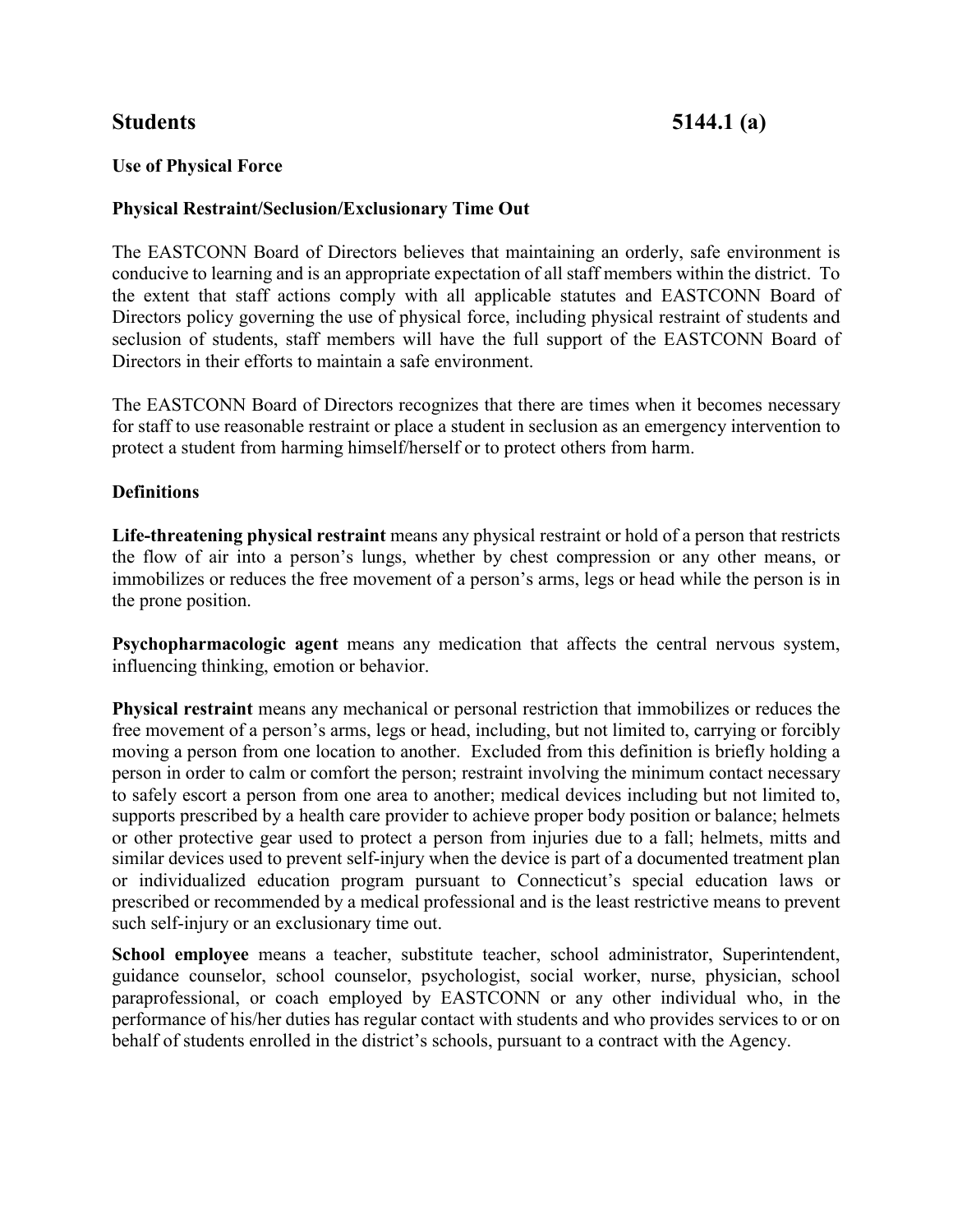**Seclusion** means the involuntary confinement of a student in a room, from which the student is physically prevented from leaving. Seclusion does not include an exclusionary time out.

**Student** means a child (A) enrolled in grades kindergarten to twelve, inclusive, in a public school under the jurisdiction of a local or regional Board of Education, (B) receiving special education and related services in an institution or facility operating under contract, (C) enrolled in a program or school administered by a regional education service center, or (D) receiving special education and related services from an approved private special education program, but shall not include any child receiving educational services from Unified School District #2 or the Department of Mental Health and Addiction Services.

**Exclusionary time out** means a temporary, continuously monitored separation of a student from an ongoing activity in a non-locked setting, for the purpose of calming such student or deescalating such student's behavior.

# **Conditions Pertaining to the Use of Physical Restraint and/or Seclusion**

- A. School employees shall not use a life-threatening physical restraint on a student under any circumstance.
- B. If any instance of physical restraint or seclusion of a student exceeds fifteen minutes an administrator or his/her designee, or a school health or mental health personnel, or a board certified behavioral analyst, who has received training in the use of physical restraint and seclusion shall determine whether continued physical restraint or seclusion is necessary to prevent immediate or imminent injury to the student or to others. Upon a determination that such continued physical restraint or seclusion is necessary, such individual shall make a new determination every thirty minutes thereafter regarding whether such physical restraint or seclusion is necessary to prevent immediate or imminent injury to the student or to others.
- C. No student shall be placed in seclusion unless:
	- a. The use of seclusion is as an emergency intervention to prevent immediate or imminent injury to the student or to others, provided the seclusion is not used for discipline or convenience and is not used as a substitute for a less restrictive alternative.
	- b. Such student is continually monitored by a school employee during the period of such student's seclusion. Any student voluntarily or involuntarily placed in seclusion or restrained shall be regularly evaluated by a school employee for indications of physical distress. The school employee conducting the evaluation shall enter each evaluation in the student's educational record. Monitor shall mean by direct observation or by observation using video monitoring within physical proximity sufficient to provide aid as may be required.
	- c. The area in which such student is secluded is equipped with a window or other fixture allowing the student a clear line of sight beyond the area of seclusion.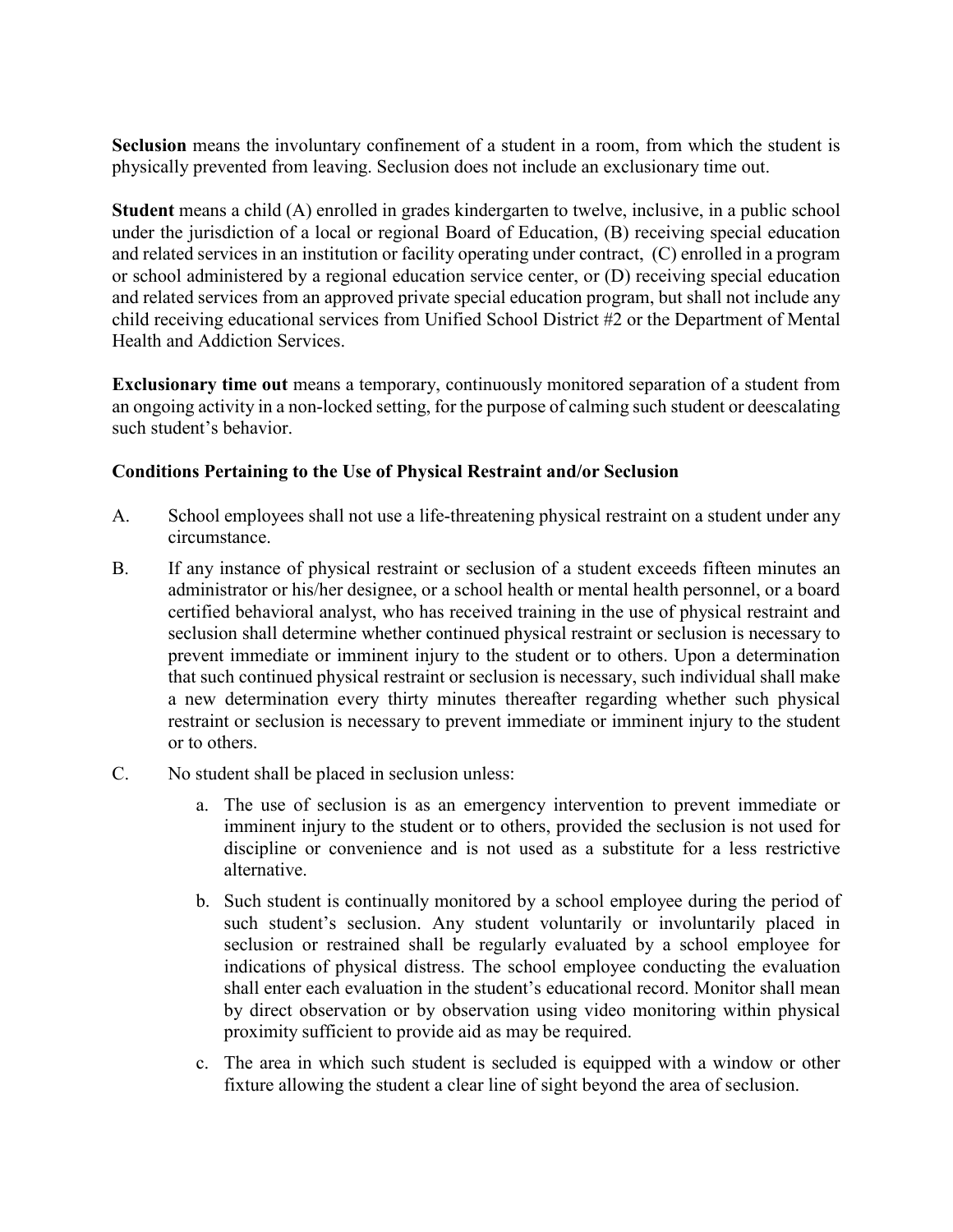- d. Seclusion shall not be utilized as a planned intervention in a student's behavioral intervention plan, individualized education program or plan pursuant to Section 504 of the Rehabilitation Act of 1973, as amended from time to time.
- D. School employees may not use a psychopharmacologic agent on a student without that student's consent except (1) as an emergency intervention to prevent immediate or imminent injury to the student or to others, or (2) as an integral part of the student's established medical or behavioral support or educational plan, as developed consistent with Section 17a-543 of the Connecticut General Statutes or, if no such plan has been developed, as part of a licensed practitioner's initial orders. The use of psychopharmacologic agents, alone or in combination, may be used only in doses that are therapeutically appropriate and not as a substitute for other appropriate treatment.
- E. In the event that physical restraint or seclusion is used on a student four or more times within twenty school days:
	- a. An administrator, one or more of such student's teachers, the parent/guardian of such student and, if any, a mental health professional shall convene for the purpose of:
		- i. Conducting or revising a behavioral assessment of the student;
		- ii. Creating or revising any applicable behavioral intervention plan; and
		- iii. Determining whether such student may require special education.
	- b. If such student is a child requiring special education or is a child being evaluated for eligibility for special education and awaiting a determination, such student's planning and placement team shall convene for the purpose of (1) conducting or revising a behavioral assessment of the student, and (2) creating or revising any applicable behavioral intervention plan, including, but not limited to, such student's individualized education plan.

The parent/guardian of a student who is placed in physical restraint or seclusion shall be notified not later than twenty-four hours after the student is placed in physical restraint or seclusion. A reasonable effort shall be made to provide such notification immediately after such physical restraint or seclusion is initiated.

- F. School employees shall not use a physical restraint on a student or place a student in seclusion unless he/she has received training on the proper means for performing such physical restraint or seclusion.
- G. The EASTCONN Board of Directors, and each institution or facility operating under contract with the EASTCONN Board of Directors to provide special education for children, including any approved private special education program, shall:
	- a. Record each instance of the use of physical restraint or seclusion on a student;
	- b. Specify whether the use of seclusion was in accordance with an individualized education program;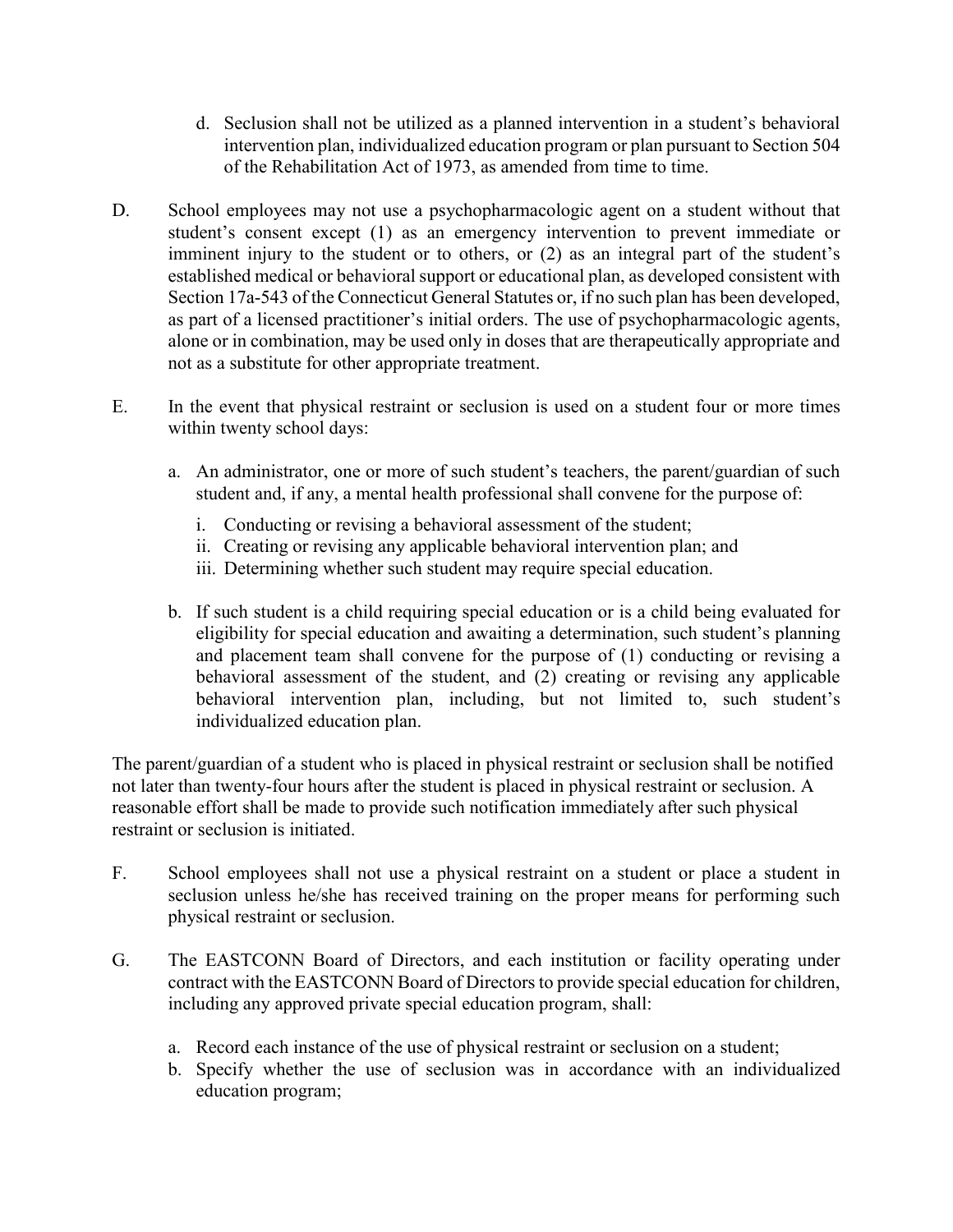- c. Specify the nature of the emergency that necessitated the use of such physical restraint or seclusion; and
- d. Include such information in an annual compilation on its use of such restraint and seclusion on students.
- H. EASTCONN and institutions or facilities operating under contract with the EASTCONN Board of Directors to provide special education for children, including any approved private special education program shall provide such annual compilation to the Department of Education in order to examine incidents of physical restraint and seclusion in schools.
- I. Any use of physical restraint or seclusion on a student shall be documented in the student's educational record. The documentation shall include:
	- a. The nature of the emergency and what other steps, including attempts at verbal deescalation, were taken to prevent the emergency from arising if there were indications that such an emergency was likely to arise; and
	- b. A detailed description of the nature of the restraint or seclusion, the duration of such restraint or seclusion and the effect of such restraint or seclusion on the student's established educational plan.
- J. Any incident of the use of restraint or seclusion that results in physical injury to a student shall be reported to the State Board of Education.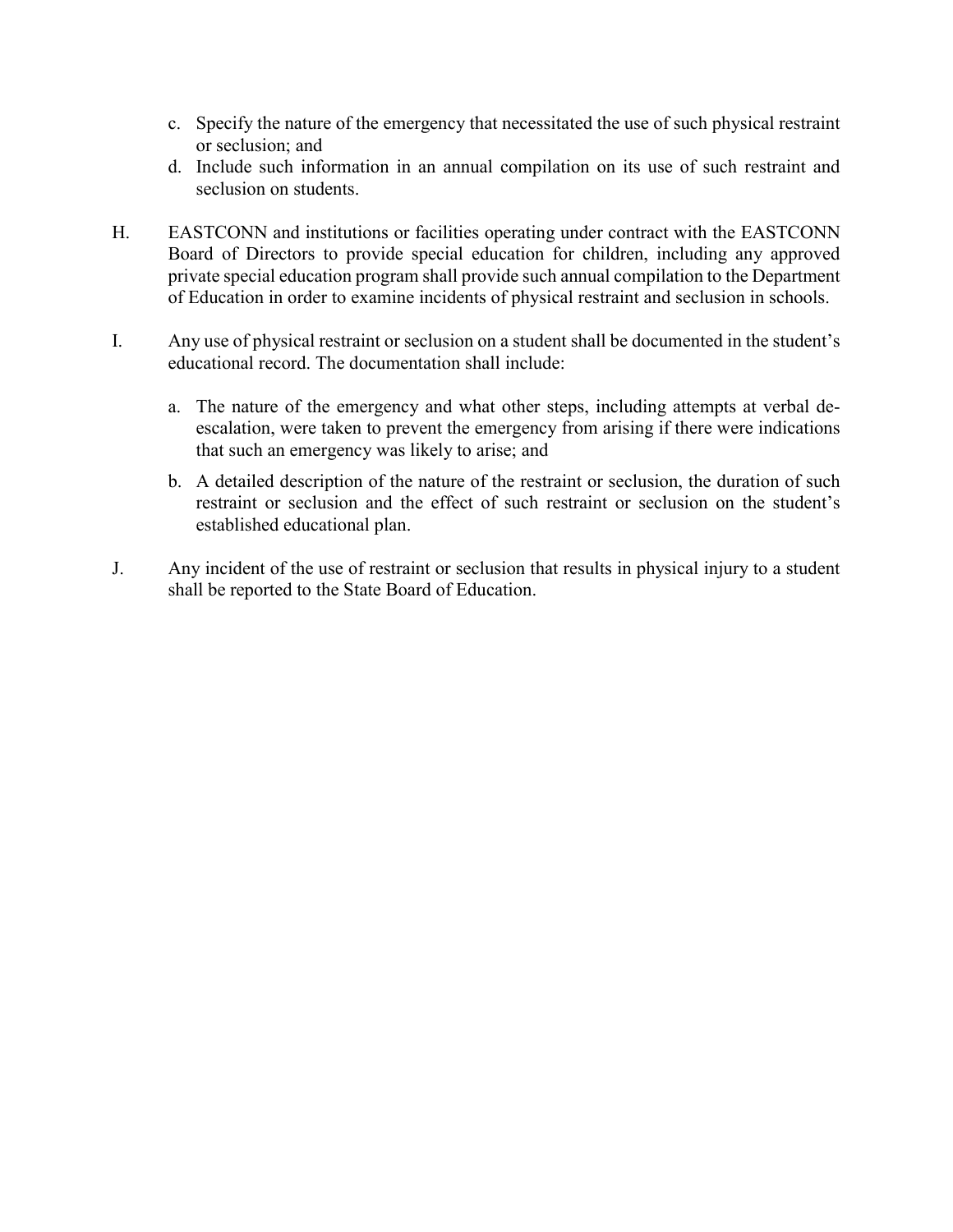# **P5144.1(e)**

#### **Required Training and Prevention Training Plan**

Training shall be provided by the EASTCONN Board of Directors to the members of the crisis intervention team for each school in the district. The EASTCONN Board of Directors may provide such training to any teacher, administrator, school professional or other school employee, designated by the school principal and who has direct contact with students regarding physical restraint and seclusion of students. Such training shall be provided during the school year and each school year thereafter, and shall include, but not be limited to:

- 1. An overview of the relevant laws and regulations regarding the use of physical restraint and seclusion on students and the proper uses of physical restraint and seclusion.
- 2. The creation of a plan by which the EASTCONN Board of Directors will provide training regarding the prevention of incidents requiring physical restraint or seclusion of students.
- 3. The EASTCONN Board of Directors will create a plan, to be implemented requiring training regarding the proper means of physical restraint or seclusion of a student, including, but not limited to:
	- a. Verbal defusing and de-escalation;
	- b. Prevention strategies;
	- c. Various types of physical restraint and seclusion;
	- d. The differences between life-threatening physical restraint and other varying levels of physical restraint;
	- e. The differences between permissible physical restraint and pain compliance techniques; and
	- f. Monitoring methods to prevent harm to a student who is physically restrained or in seclusion, including training in the proper means of physically restraining or secluding a student.
	- g. Recording and reporting procedures on the use of physical restraint and seclusion.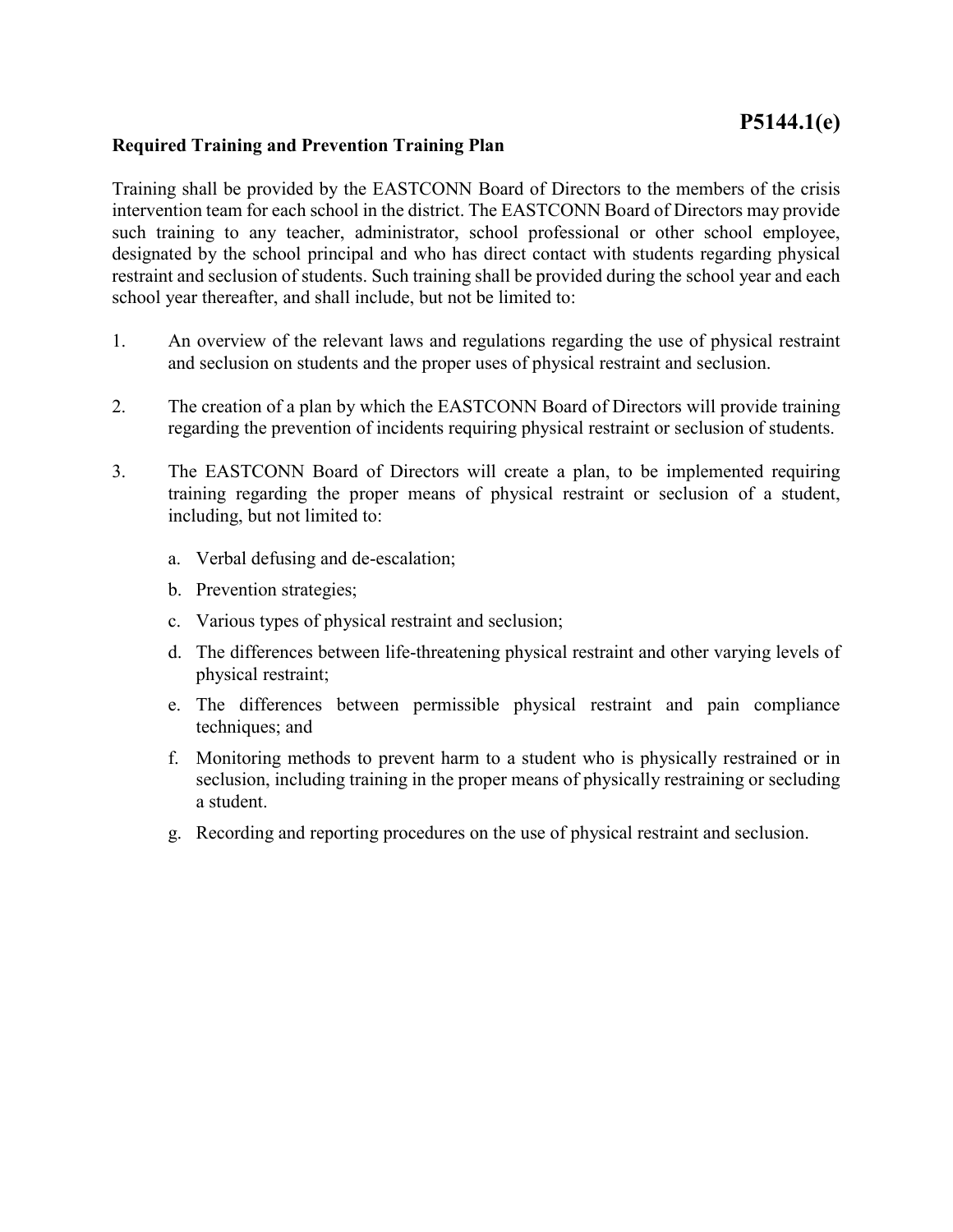#### **Crisis Intervention Teams**

Every year, the EASTCONN Board of Directors requires each school in the EASTCONN to identify a crisis intervention team. Such team shall consist of any teacher, administrator, school professional or other school employee designated by the school principal and who has direct contact with student and trained in the use of physical restraint and seclusion.

Such teams shall respond to any incident in which the use of physical restraint or seclusion may be necessary as an emergency intervention to prevent immediate or imminent injury to a student or to others.

Each member of the crisis intervention team shall be recertified in the use of physical restraint and seclusion on an annual basis. The EASTCONN Board of Directors shall maintain a list of the members of the crisis intervention team for each school.

#### **Exclusionary Time Out**

The EASTCONN Board of Directors establishes this portion of this policy regarding the use of an exclusionary time out, as defined in this policy. This policy regarding exclusionary time outs includes, but need not be limited to, the following requirements:

- 1. exclusionary time outs are not to be used as a form of discipline;
- 2. at least one school employee remain with the student, or be immediately available to the student such that the student and school employee are able to communicate verbally, throughout the exclusionary time out;
- 3. the space used for an exclusionary time out is clean, safe, sanitary and appropriate for the purpose of calming such student or deescalating such student's behavior;
- 4. the exclusionary time out period terminate as soon as possible; and
- 5. if such student is a child requiring special education, as defined in C.G.S. 10-76a, or a child being evaluated for special education, pursuant to C.G.S. 10-76d, and awaiting a determination, and the interventions or strategies are unsuccessful in addressing such student's problematic behavior, such student's planning and placement team shall convene as soon as is practicable to determine alternative interventions or strategies.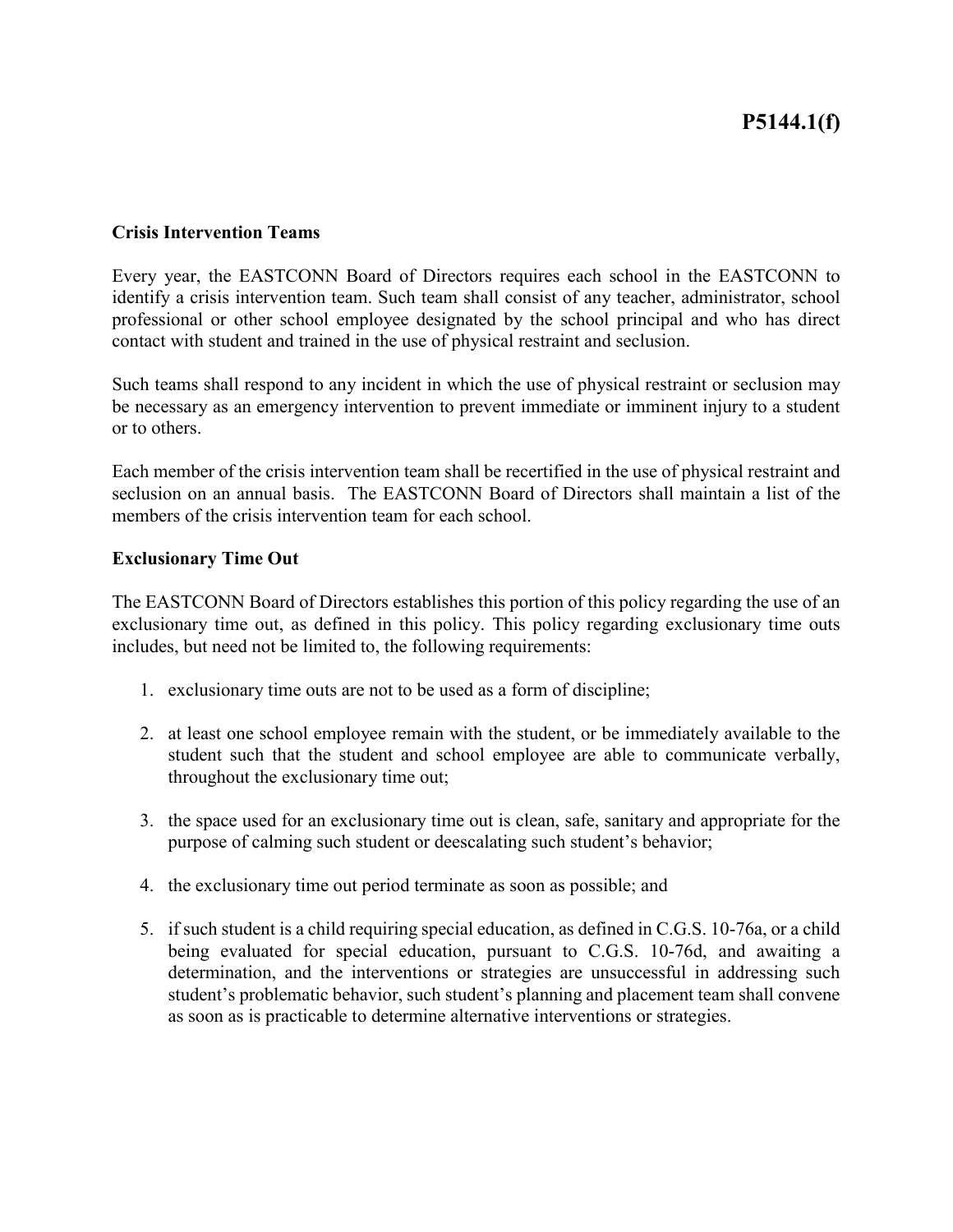# **P5144.1(g)**

# **Students**

#### **Use of Physical Force**

## **Physical Restraint/Seclusion/Exclusionary Time Out**

#### **Dissemination of Policy**

This policy and its procedures shall be made available on EASTCONN's website and in the EASTCONN Board of Directors procedural manual. The policy shall be updated not later than sixty (60) days after the adoption or revision of regulations promulgated by the State Board of Education.

(cf. 4148/4248 – Employee Protection)

(cf. 5141.23 – Students with Special Health Care Needs)

(cf. 5144.2 – Use of Exclusionary Time Out Settings)

| Legal Reference: | <b>Connecticut General Statutes</b>                                                             |
|------------------|-------------------------------------------------------------------------------------------------|
|                  | 10-76b State supervision of special education programs and services. 10-76d                     |
|                  | Duties and powers of boards of education to provide special education<br>programs and services. |
|                  |                                                                                                 |
|                  | 10-236b Physical restraint and seclusion of students by school employees.                       |
|                  | (as amended by PA $17-220$ and PA $18-51$ )                                                     |
|                  | 46a-150 Definitions. (as amended by PA 07-147 and PA 15-141)                                    |
|                  | 46a-152 Physical restraint, seclusion and use of psychopharmacologic                            |
|                  | agents restricted. Monitoring and documentation required.                                       |
|                  | 46a-153 Recording of use of restraint and seclusion required. Review of                         |
|                  | records by state agencies. Reviewing state agency to report serious injury                      |
|                  | or death to Office of Protection and Advocacy for Persons with Disabilities                     |
|                  | and to Office of Child Advocate. (as amended by PA 12-88)                                       |
|                  | 53a-18 Use of reasonable physical force or deadly physical force generally.                     |
|                  | 53a-19 Use of physical force in defense of person.                                              |
|                  | 53a-20 Use of physical force in defense of premises.                                            |
|                  | 53a-21 Use of physical force in defense of property.                                            |
|                  | PA 07-147 An Act Concerning Restraints and Seclusion in Public Schools.                         |
|                  | PA 15-141 An Act Concerning Seclusion and Restraint in Schools.                                 |
|                  | State Board of Education Regulations Sections 10-76b-5 through 10-76b-                          |
|                  | 11.                                                                                             |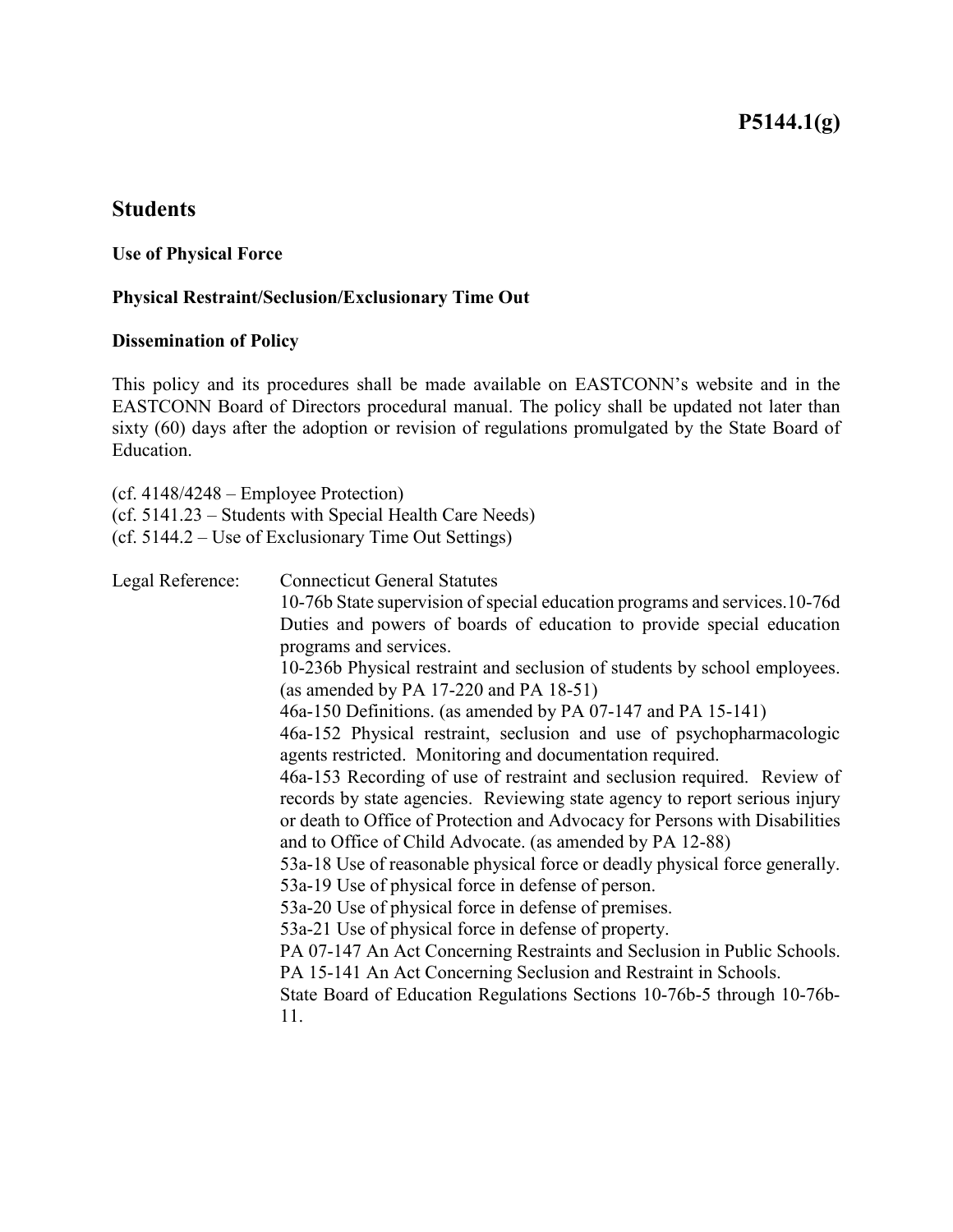**Policy adopted: 8/27/19**

# \_\_\_\_\_\_\_\_\_\_\_\_\_\_\_\_\_\_\_\_\_ **Public Schools Physical Restraint Report Form**

**Note:** This report is required to be submitted to the Principal/Director of Special Services as soon as practicable after an incident involving physical restraint, but in no event later than 24 hours after the incident. Any use of physical restraint is to be documented in the student's educational record and, if appropriate, in the child's school health record.

**Physical Restraint: Any mechanical or personal restriction that immobilizes or reduces the free movement of a person's arms, legs or head. The term DOES NOT INCLUDE: (A) briefly holding a person in order to calm or comfort the person; (B) restraint involving the minimum contact necessary to safely escort a person from one area to another; (C) medical devices, including, but not limited to, supports prescribed by a health care provider to achieve proper body position or balance; (D) helmets or other protective gear used to protect a person from injuries due to a fall; or (E) helmets, mitts and similar devices used to prevent self-injury when the device is part of a documented treatment plan or individualized education program pursuant to state special education statutes or an exclusionary time out.**

#### **STUDENT INFORMATION**:

| Name of Student:                      | Date of Restraint: |                                                                                                                                                                                      |  |  |
|---------------------------------------|--------------------|--------------------------------------------------------------------------------------------------------------------------------------------------------------------------------------|--|--|
|                                       |                    | Date of Birth: Age: Age: Gender: M/F Grade Level:                                                                                                                                    |  |  |
|                                       |                    | Does student currently receive special education services or is the student being evaluated for<br>eligibility for special education services? Yes: __ No: __ School: ______________ |  |  |
|                                       |                    | Date of this report: Site of physical restraint:                                                                                                                                     |  |  |
|                                       |                    |                                                                                                                                                                                      |  |  |
| <b>Staff administering restraint:</b> |                    |                                                                                                                                                                                      |  |  |
| Name:                                 | Title:             |                                                                                                                                                                                      |  |  |
| Name:                                 | Title:             |                                                                                                                                                                                      |  |  |
| Name:                                 | Title:             |                                                                                                                                                                                      |  |  |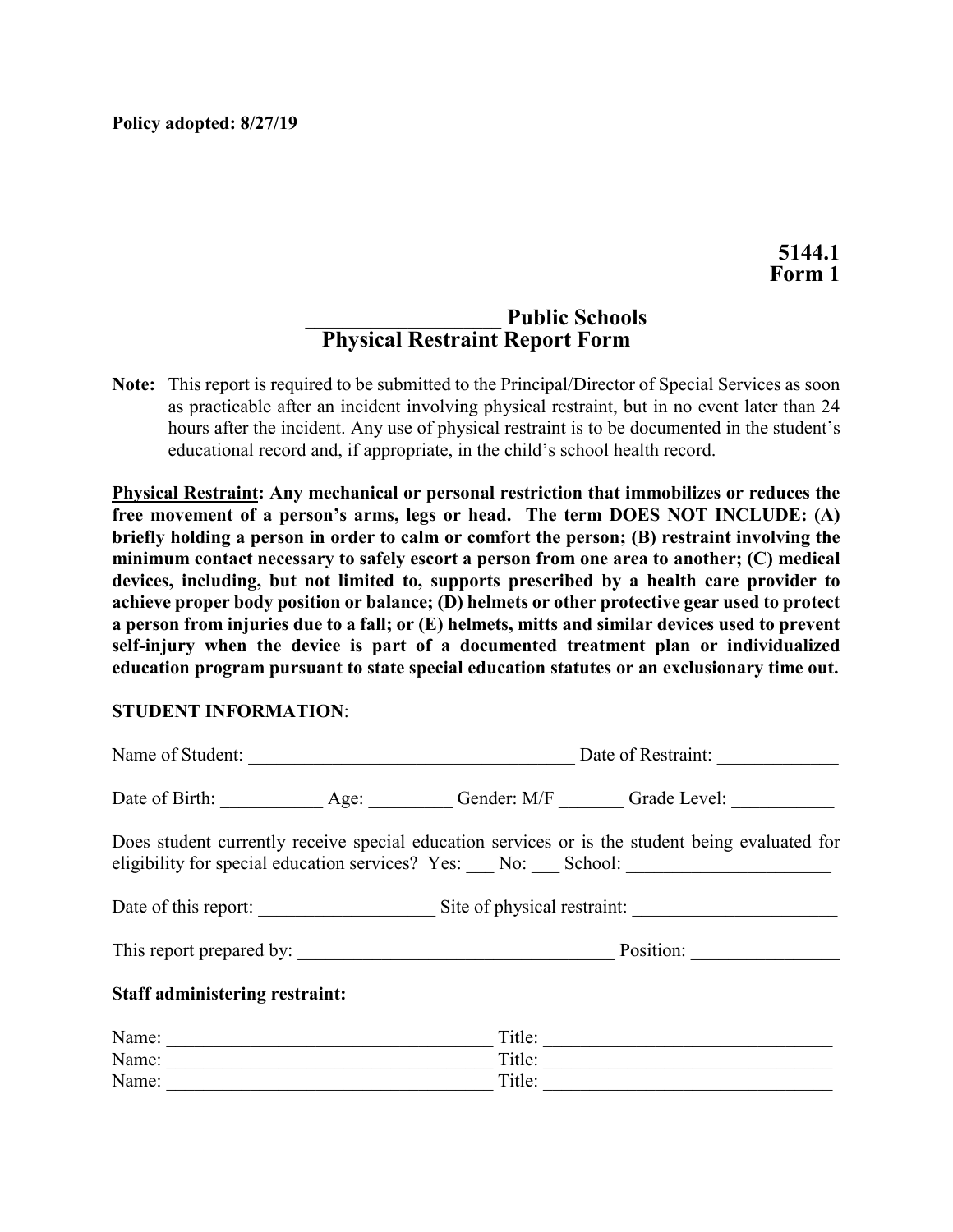# **Staff monitoring restraint:**

| N <sub>3</sub><br>TVAIIIU.<br>. <b>.</b> . | –<br>11 $\mathsf{P}'$<br>uuv.            |
|--------------------------------------------|------------------------------------------|
| N <sub>1</sub><br>uunu.                    | $\overline{ }$<br>11 $\alpha$<br>1 t 1 v |

# **Administrator who was verbally informed following the restraint:**

| Name:                    | $\overline{\phantom{a}}$<br>ntle: |
|--------------------------|-----------------------------------|
| Reported<br>hV<br>$\sim$ | –<br>itle:                        |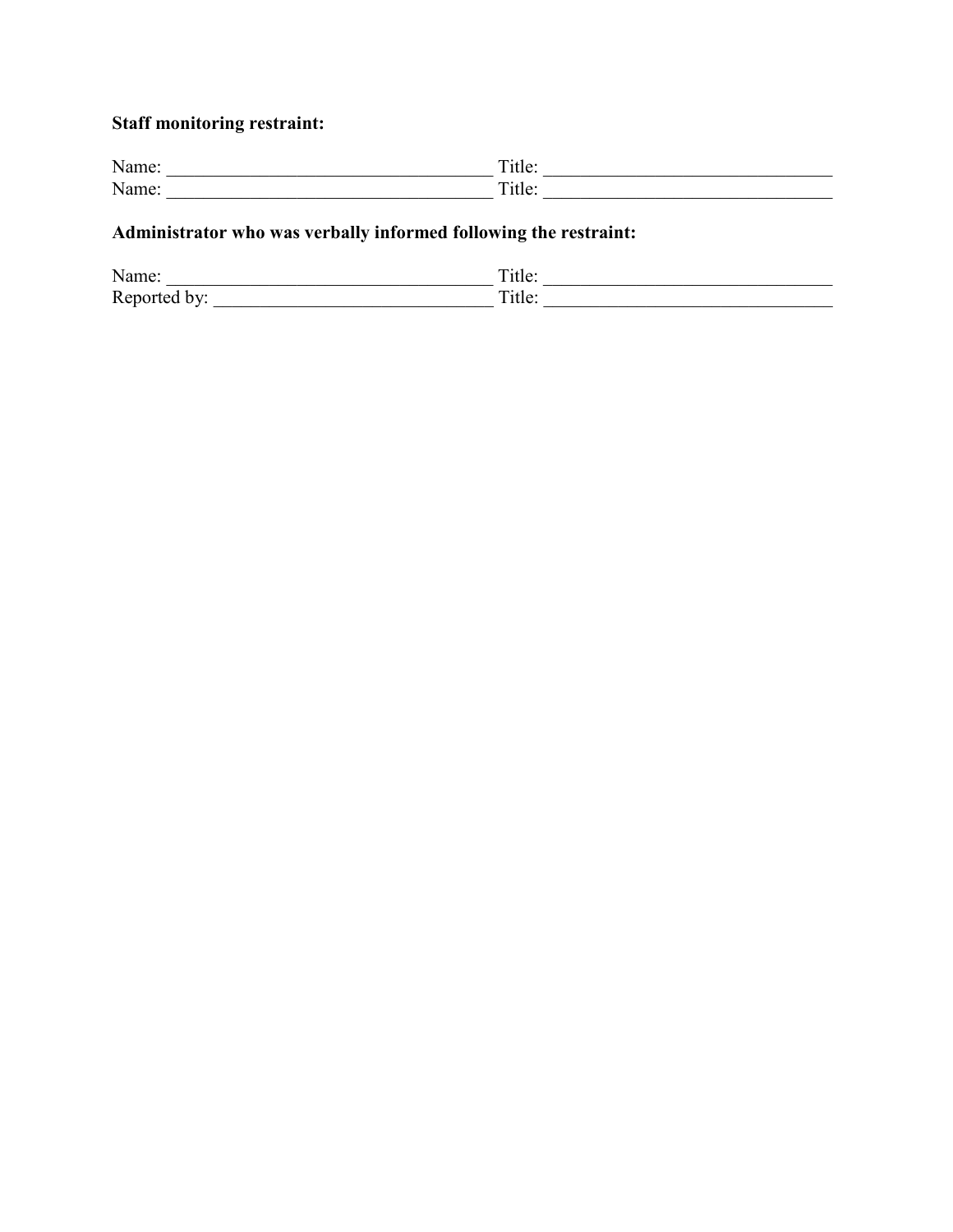## **PRECIPITATING ACTIVITY:**

Description of activity in which the restrained or other students were engaged immediately preceding emergency use of physical restraint: *(A student may not be placed in seclusion except as an emergency intervention to prevent immediate or imminent injury to the student or others. Restraint may not be used to discipline a student, because it is convenient or instead of a less restrictive environment.)*

Description of the risk of immediate or imminent injury to the student restrained or others that required use of physical restraint:

Description of other steps, including attempts at verbal deescalation, to prevent the emergency necessitating use of restraint:

#### **DESCRIPTION OF PHYSICAL RESTRAINT:**

Justification for initiating physical restraint *(check all that apply)*:

- $\Box$  Non-physical interventions were not effective
- $\Box$  To protect student from immediate or imminent injury
- $\Box$  To protect other student/staff from immediate or imminent injury

Type of protective hold used:

- $\Box$  Side by side parallel hold
- $\Box$  Lifted and carried (full security hold)
- $\Box$  Held in chair (reverse cradle transport)
- □ Floor control
- □ Other (*describe*)

Regular evaluation of the student being restrained for signs of physical distress:

| Evaluation: |  |
|-------------|--|
| Evaluation: |  |
| Evaluation: |  |
|             |  |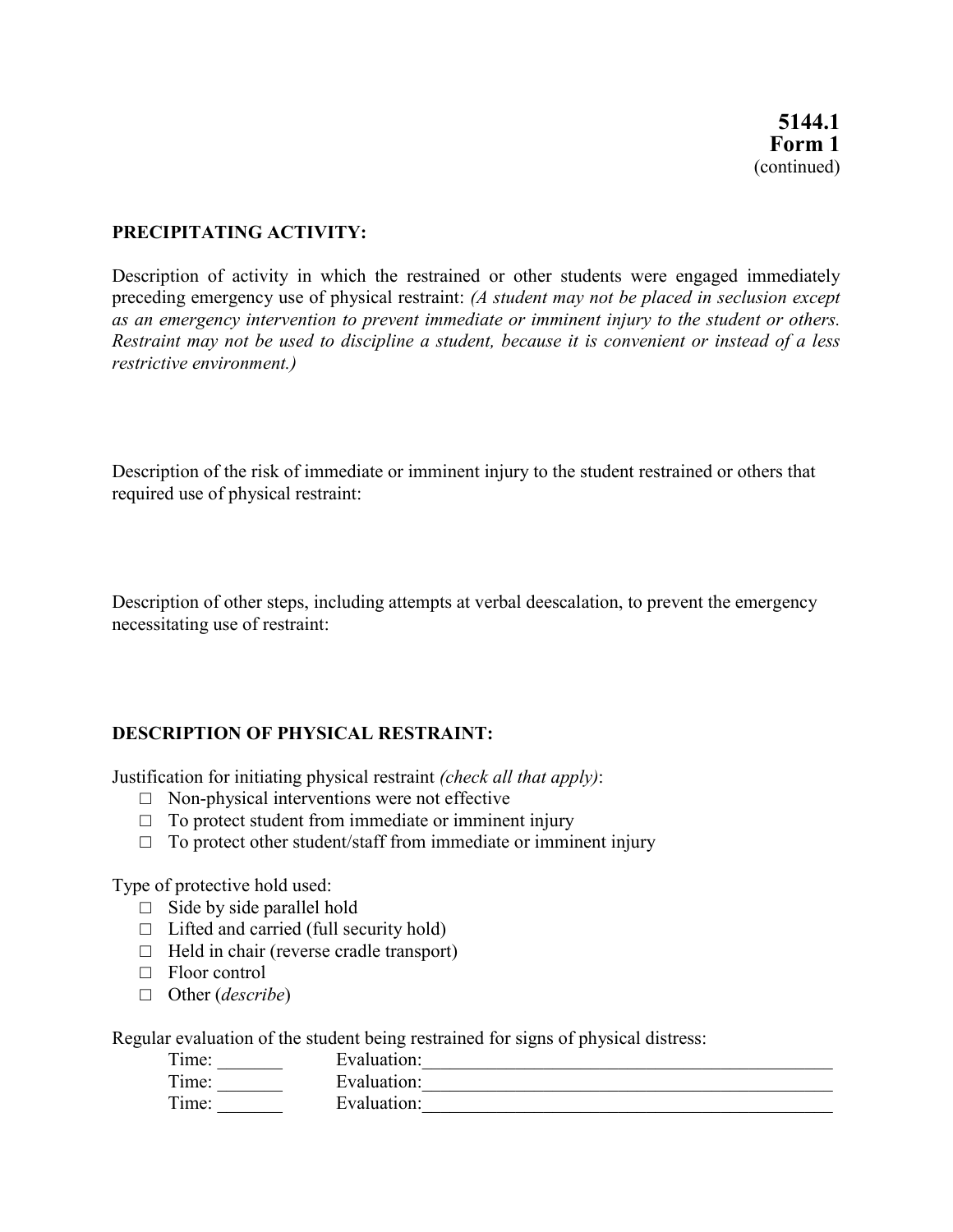| $\mathbf{r}$<br>l'ime: | Evaluation: |
|------------------------|-------------|
| $\mathbf{r}$<br>imes:  | Evaluation: |
|                        |             |

| Time restraint began:    | Time restraint ended: |
|--------------------------|-----------------------|
| Total time (in minutes): |                       |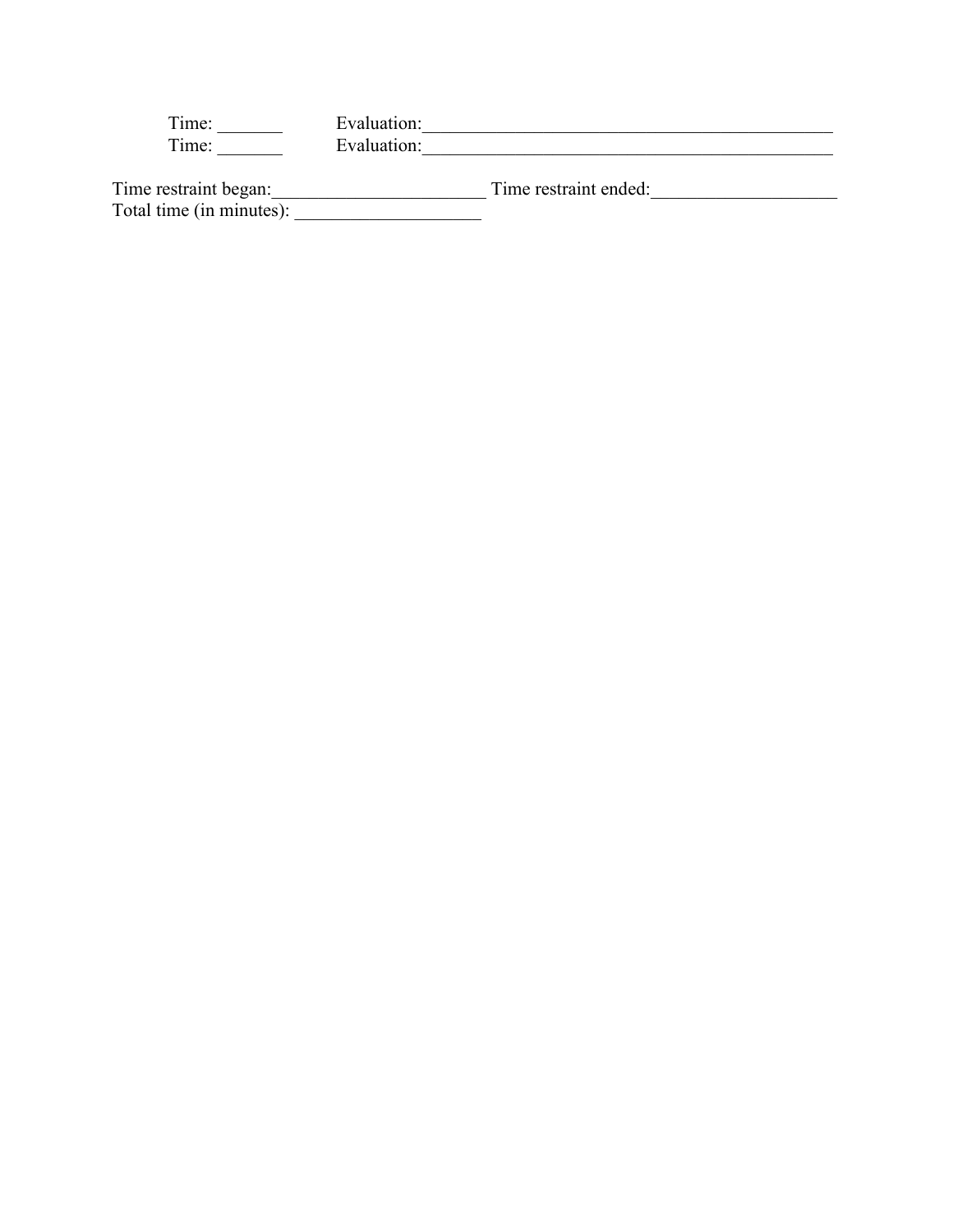### **CESSATION OF RESTRAINT:**

How restraint ended *(check all that apply)*:

- $\Box$  Determination by staff member that student was no longer a risk to himself/herself or others
- $\Box$  Intervention by administrator(s) to facilitate de-escalation
- □ Law enforcement personnel arrived
- □ Staff sought in-house assistance
- $\Box$  Community emergency personnel arrived
- □ Other *(describe)*:

#### **Description of any injury to student and/or staff and any medical or first aid care provided:**

Time medical staff checked injured person:\_\_\_\_\_\_\_\_\_\_\_\_\_\_\_\_\_\_\_\_\_\_\_\_\_\_\_\_\_\_\_\_\_\_\_\_\_\_\_\_\_\_\_ Medical staff actions:\_\_\_\_\_\_\_\_\_\_\_\_\_\_\_\_\_\_\_\_\_\_\_\_\_\_\_\_\_\_\_\_\_\_\_\_\_\_\_\_\_\_\_\_\_\_\_\_\_\_\_\_\_\_\_\_\_\_\_\_

Medical staff name: \_\_\_\_\_\_\_\_\_\_\_\_\_\_\_\_\_\_\_\_\_\_\_\_\_\_\_\_\_\_\_\_\_\_\_\_\_\_\_\_\_\_\_\_\_\_\_\_\_\_\_\_\_\_\_\_\_\_\_\_\_

 $\mathcal{L}_\mathcal{L} = \mathcal{L}_\mathcal{L} = \mathcal{L}_\mathcal{L} = \mathcal{L}_\mathcal{L} = \mathcal{L}_\mathcal{L} = \mathcal{L}_\mathcal{L} = \mathcal{L}_\mathcal{L} = \mathcal{L}_\mathcal{L} = \mathcal{L}_\mathcal{L} = \mathcal{L}_\mathcal{L} = \mathcal{L}_\mathcal{L} = \mathcal{L}_\mathcal{L} = \mathcal{L}_\mathcal{L} = \mathcal{L}_\mathcal{L} = \mathcal{L}_\mathcal{L} = \mathcal{L}_\mathcal{L} = \mathcal{L}_\mathcal{L}$ 

Incident report was filed with the following school district official:

Date:

#### **FURTHER ACTION TO BE TAKEN: (Attach separate page if necessary)**

The school will take the following actions (*check all that apply*)

Review incident with student to address behavior that precipitated the restraint Debrief staff regarding incident

Consider whether follow-up is necessary for students who witnessed the incident Further contact with parents *(describe):*

| Convene Crisis Intervention Team Meeting |  |  |  |                                                                    |  |  |
|------------------------------------------|--|--|--|--------------------------------------------------------------------|--|--|
|                                          |  |  |  | Convene PPT to review/revise behavior intervention plan and/or IEP |  |  |
|                                          |  |  |  |                                                                    |  |  |

Convene PPT to discuss functional behavior assessment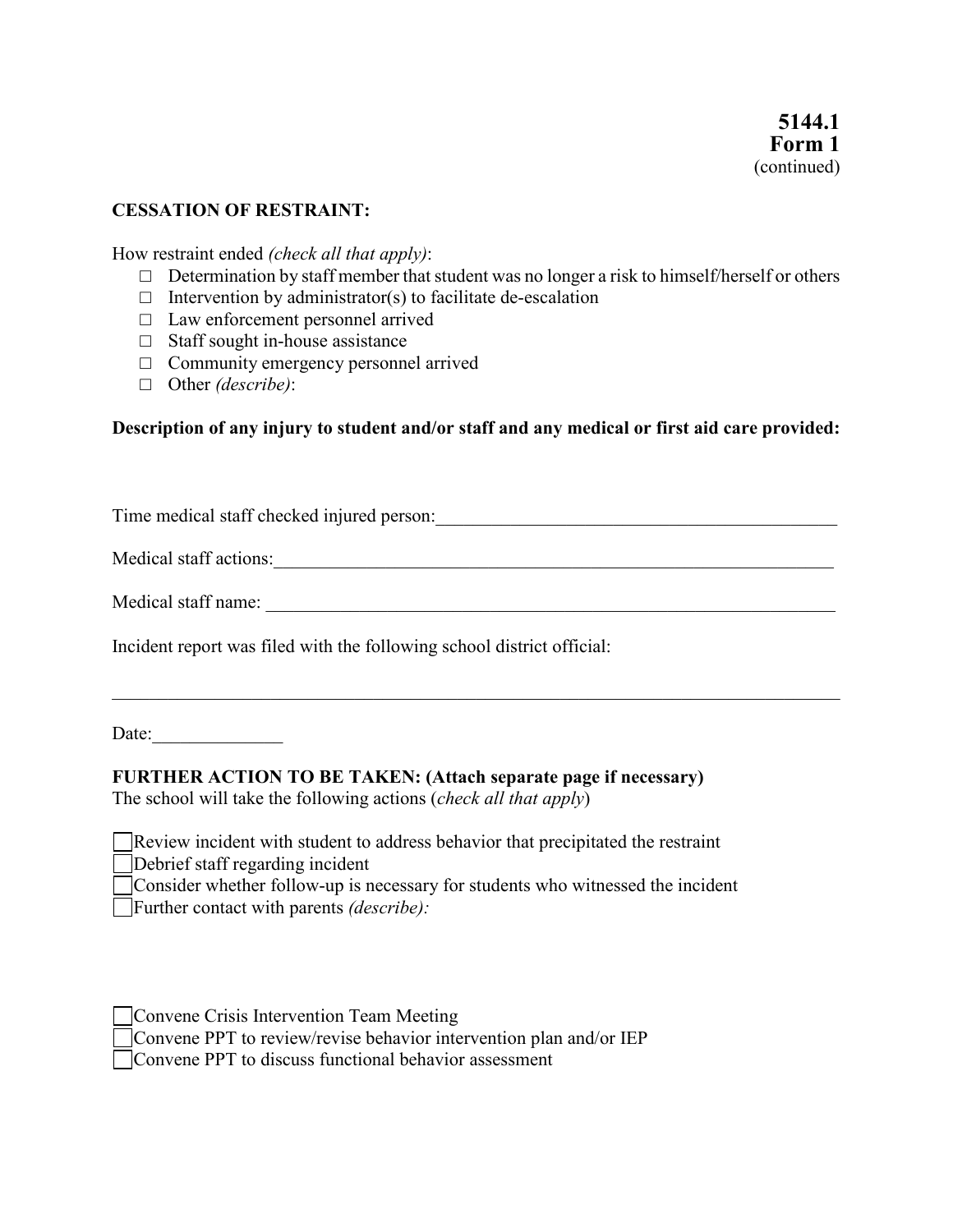# **PARENT/GUARDIAN NOTIFICATION** *(required for all restraints*)**:**

Parent who was verbally informed of this restraint:

| Time:                                                                    |
|--------------------------------------------------------------------------|
|                                                                          |
|                                                                          |
|                                                                          |
| Reviewed by:<br>Date: $\frac{1}{\sqrt{1-\frac{1}{2}} \cdot \frac{1}{2}}$ |
| (Principal/Program Administrator/ Team Leader)                           |
|                                                                          |

# **FOR PRINCIPAL/DIRECTOR OR DESIGNEE USE ONLY**

Reviewed physical restraint report

Reviewed behavior plan, if applicable

 $\overline{\overline{\phantom{\bullet}}}$ In considering the effect of the restraint on the student's educational plan, I find the following: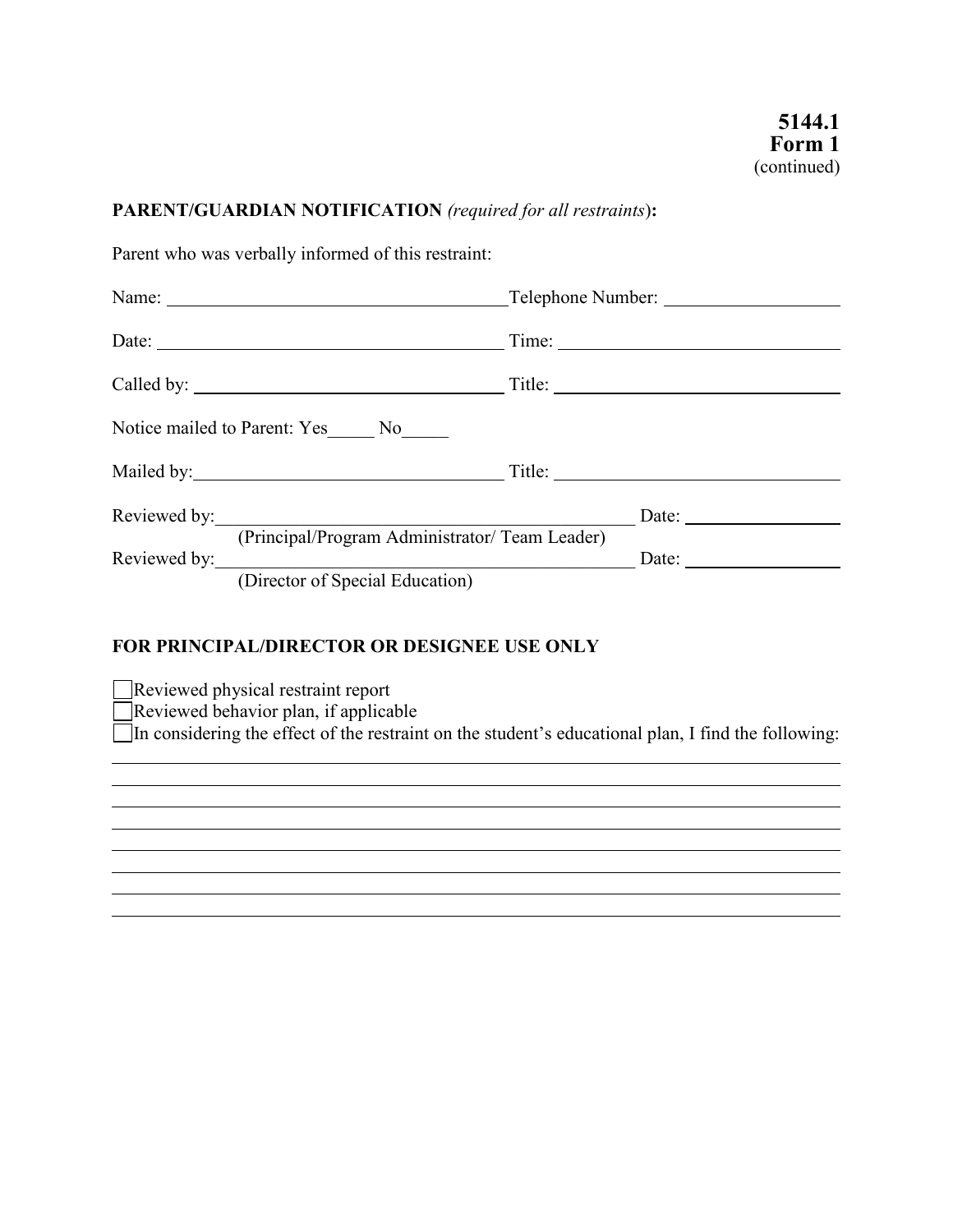# **Public Schools**

# **Seclusion Report Form**

**Note:** This report is required to be submitted to the Director of Special Education as soon as practicable after an incident involving the seclusion of a student, but in no event later than 24 hours after the incident. Any use of seclusion is to be documented in the child's educational record, and, if appropriate, in the child's school health record.

**Seclusion: The involuntary confinement of a student in a room, whether alone or with supervision by a Board of Education employee, in a manner that prevents the student from leaving.** (*A student may not be placed in seclusion except as an emergency intervention to prevent immediate or imminent injury to the student or others. Seclusion may not be used to discipline a student, because it is convenient or instead of a less restrictive environment*.)

#### **STUDENT INFORMATION**:

|                                                                  |  | Date of Birth: ______________ Age: __________ Gender: M/F ________ Grade Level: ___________________                                                                                                     |  |  |
|------------------------------------------------------------------|--|---------------------------------------------------------------------------------------------------------------------------------------------------------------------------------------------------------|--|--|
|                                                                  |  | Does student currently receive special education services or is the student being evaluated for<br>eligibility for special education services? Yes: ___ No: ___ School: _______________________________ |  |  |
|                                                                  |  |                                                                                                                                                                                                         |  |  |
|                                                                  |  |                                                                                                                                                                                                         |  |  |
| <b>Staff placing student in seclusion:</b>                       |  |                                                                                                                                                                                                         |  |  |
| Name:                                                            |  |                                                                                                                                                                                                         |  |  |
|                                                                  |  |                                                                                                                                                                                                         |  |  |
| Name:                                                            |  |                                                                                                                                                                                                         |  |  |
| <b>Staff monitoring seclusion:</b>                               |  |                                                                                                                                                                                                         |  |  |
| Name:                                                            |  | Title:                                                                                                                                                                                                  |  |  |
|                                                                  |  |                                                                                                                                                                                                         |  |  |
| Administrator who was verbally informed following the seclusion: |  |                                                                                                                                                                                                         |  |  |

Name: \_\_\_\_\_\_\_\_\_\_\_\_\_\_\_\_\_\_\_\_\_\_\_\_\_\_\_\_\_\_\_\_\_\_\_ Title: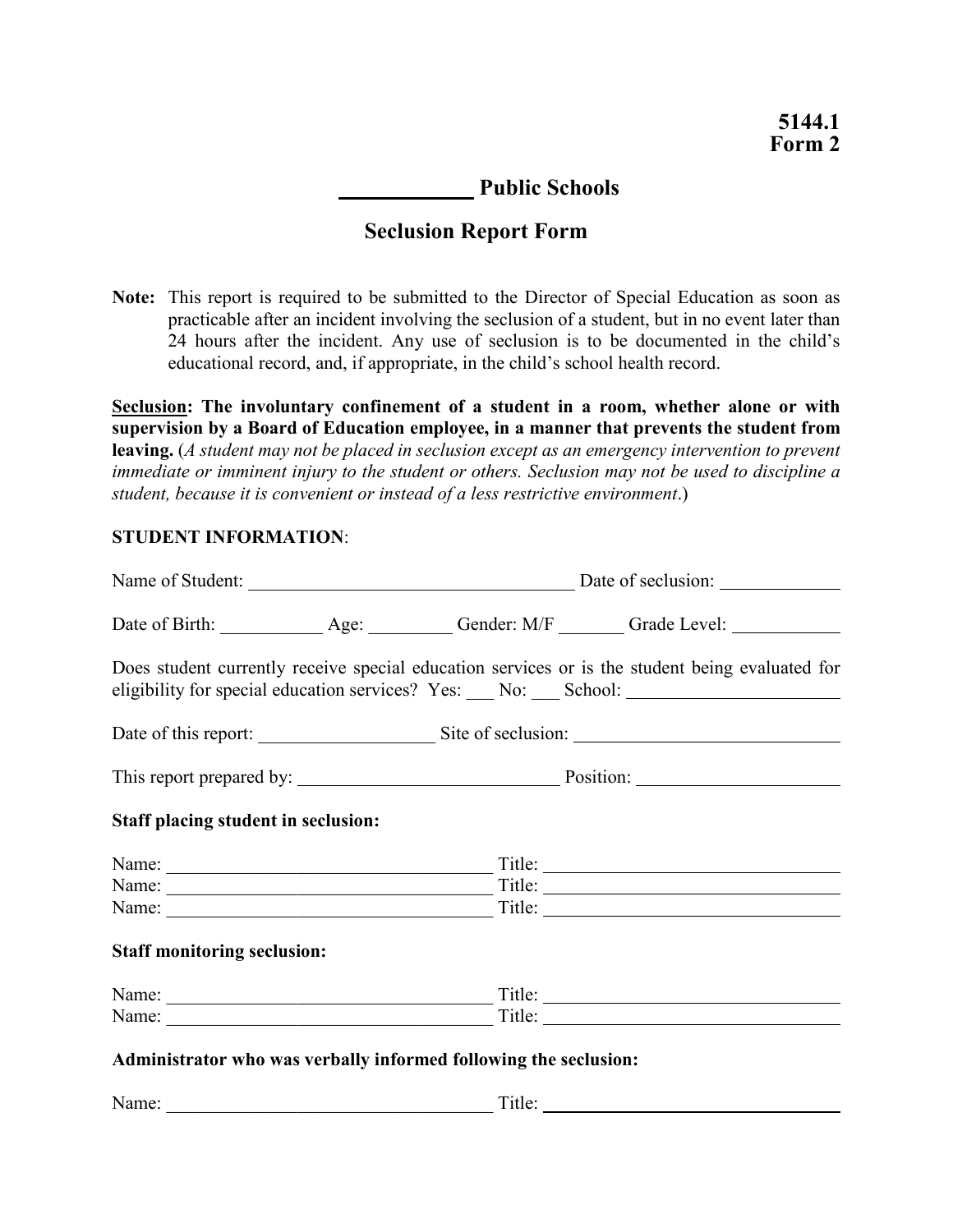Reported by: \_\_\_\_\_\_\_\_\_\_\_\_\_\_\_\_\_\_\_\_\_\_\_\_\_\_\_\_\_\_ Title: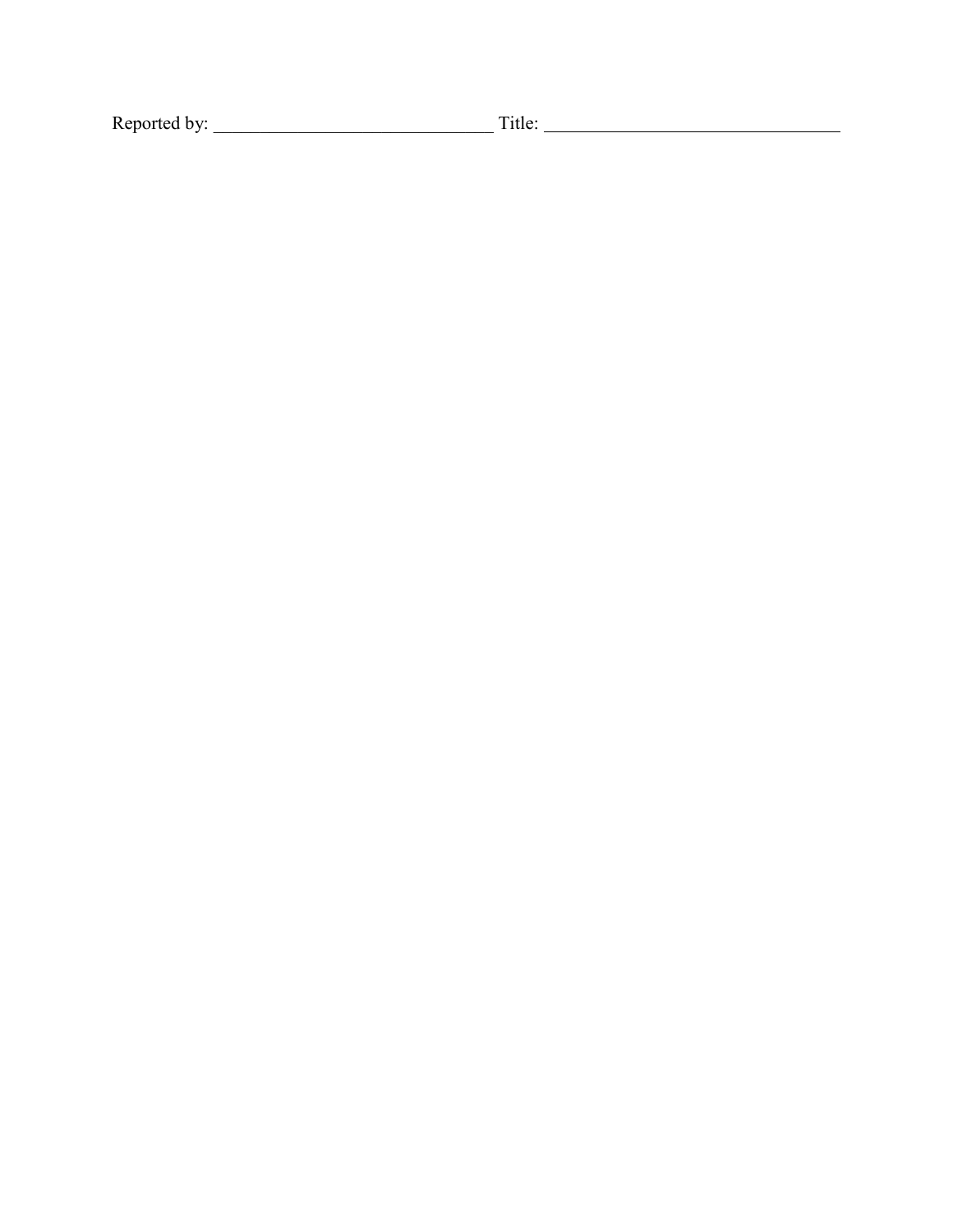#### **PRECIPITATING ACTIVITY/DESCRIPTION OF SECLUSION:**

Does the student have an IEP which includes the use of seclusion? Yes No No

**If No:** Description of the risk of immediate or imminent injury to the student secluded or others that required use of seclusion.

**If Yes or No:** Description of other steps, including attempts at verbal deescalation, to prevent the use of seclusion:

#### **MONITORING OF SECLUSION**

| Time:                    | Evaluation: |                       |
|--------------------------|-------------|-----------------------|
| Time:                    | Evaluation: |                       |
| Time:                    | Evaluation: |                       |
| Time:                    | Evaluation: |                       |
| Time:                    | Evaluation: |                       |
| Time:                    | Evaluation: |                       |
| Time:                    | Evaluation: |                       |
| Time:                    | Evaluation: |                       |
| Time:                    | Evaluation: |                       |
| Time seclusion began:    |             | Time seclusion ended: |
| Total time (in minutes): |             |                       |

Regular evaluation of the student being secluded for signs of physical distress:

#### **CESSATION OF SECLUSION:**

How seclusion ended *(check all that apply)*:

- $\Box$  Determination by staff member that student was no longer a risk to himself/herself or others
- $\Box$  Intervention by administrator(s) to facilitate deescalation
- □ Law enforcement personnel arrived
- □ Staff sought in-house assistance
- □ Community emergency personnel arrived
- □ Termination per instruction in IEP/behavior plan
- □ Other *(describe)*: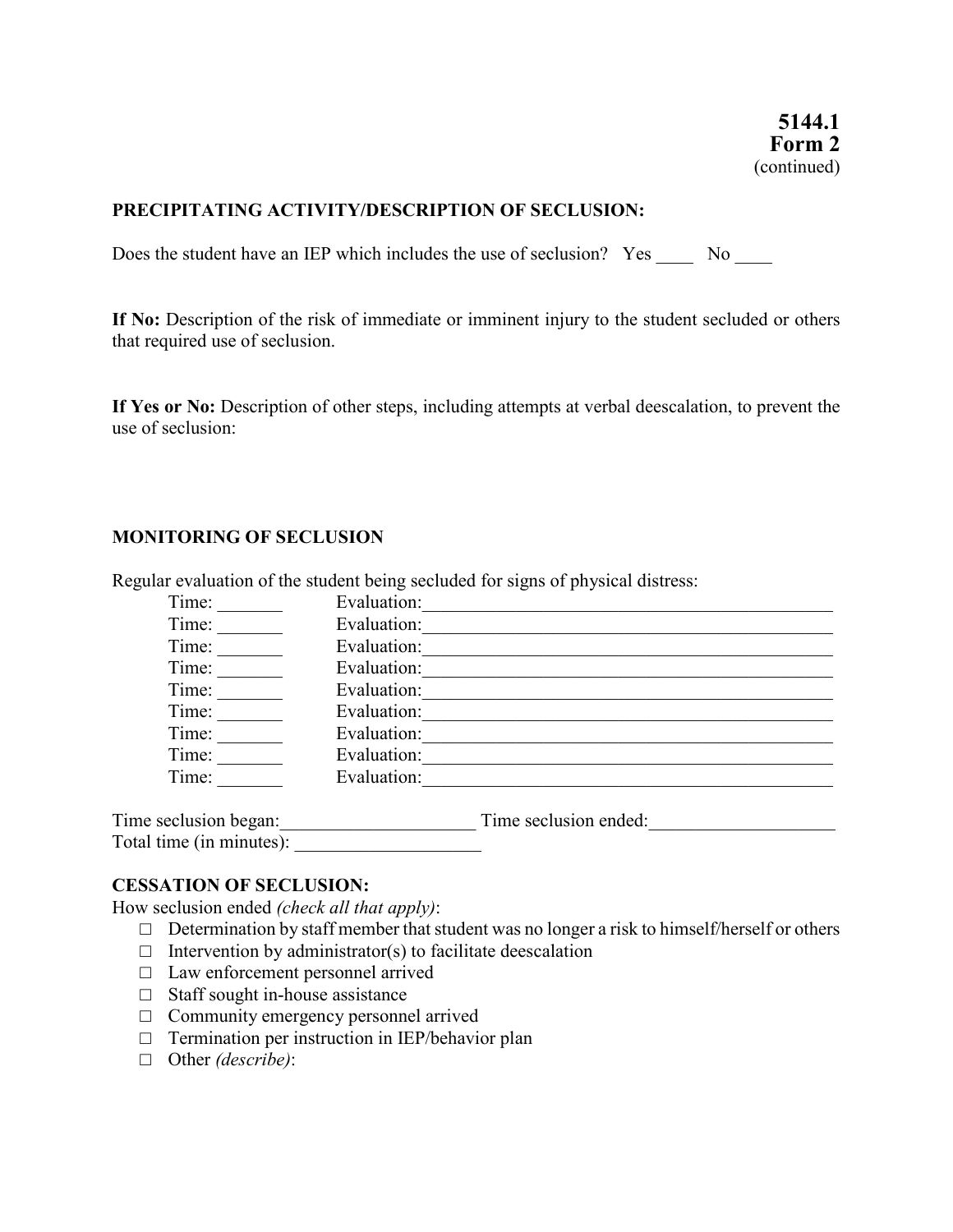# **Description of any injury to student and/or staff and any medical or first aid care provided:**

| Incident report was filed with the following school district official:                                                                                                                                                                                               |  |  |  |  |
|----------------------------------------------------------------------------------------------------------------------------------------------------------------------------------------------------------------------------------------------------------------------|--|--|--|--|
| ,我们也不会有什么。""我们的人,我们也不会有什么?""我们的人,我们也不会有什么?""我们的人,我们也不会有什么?""我们的人,我们也不会有什么?""我们的人<br>Date: $\frac{1}{\sqrt{1-\frac{1}{2}} \cdot \frac{1}{2}}$                                                                                                                         |  |  |  |  |
| <b>FURTHER ACTION TO BE TAKEN: (Attach separate page if necessary)</b><br>The school will take the following actions (check all that apply)                                                                                                                          |  |  |  |  |
| Review incident with student to address behavior that precipitated the seclusion<br>Debrief staff regarding incident<br>□ Consider whether follow-up is necessary for students who witnessed the incident<br>$\Box$ Further contact with parents <i>(describe)</i> : |  |  |  |  |
| Convene Crisis Team Meeting<br>□ Convene PPT to review/revise behavior intervention plan and/or IEP<br>□ Convene PPT to discuss functional behavior assessment                                                                                                       |  |  |  |  |
| <b>PARENT/GUARDIAN NOTIFICATION</b> (required for all seclusions):                                                                                                                                                                                                   |  |  |  |  |
| Parent who was verbally informed of this seclusion:                                                                                                                                                                                                                  |  |  |  |  |

| Name:                                          | Telephone Number: |
|------------------------------------------------|-------------------|
| Date:                                          | Time:             |
|                                                | Title:            |
| Notice mailed to Parent: Yes<br>N <sub>0</sub> |                   |
|                                                | Title:            |
| Reviewed by:                                   | Date:             |
| (Program Administrator/Team Leader)            |                   |

(Program Administrator/ Team Leader)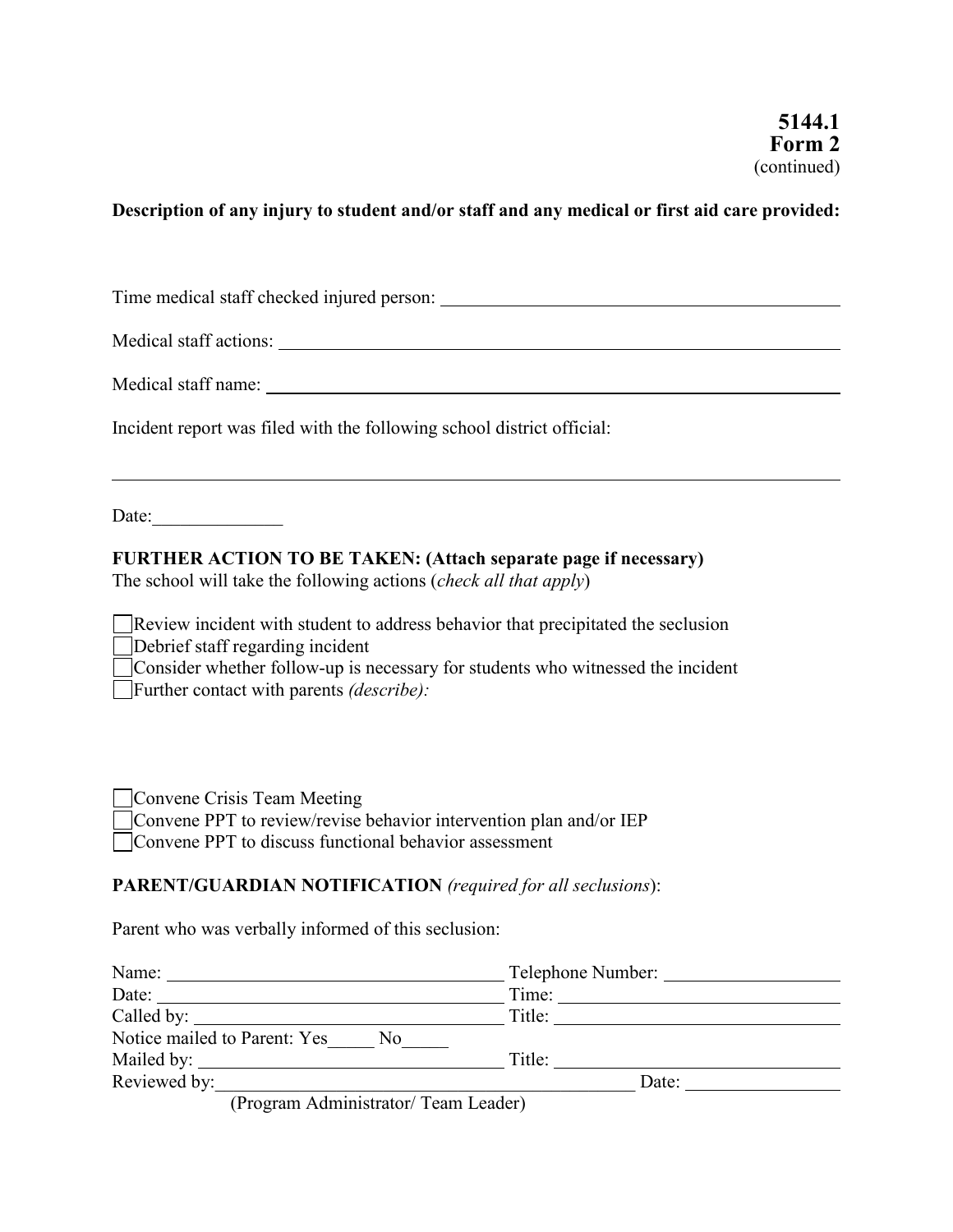Reviewed by:\_\_\_\_\_\_\_\_\_\_\_\_\_\_\_\_\_\_\_\_\_\_\_\_\_\_\_\_\_\_\_\_\_\_\_\_\_\_\_\_\_\_\_\_\_ Date:

(Director of Special Education)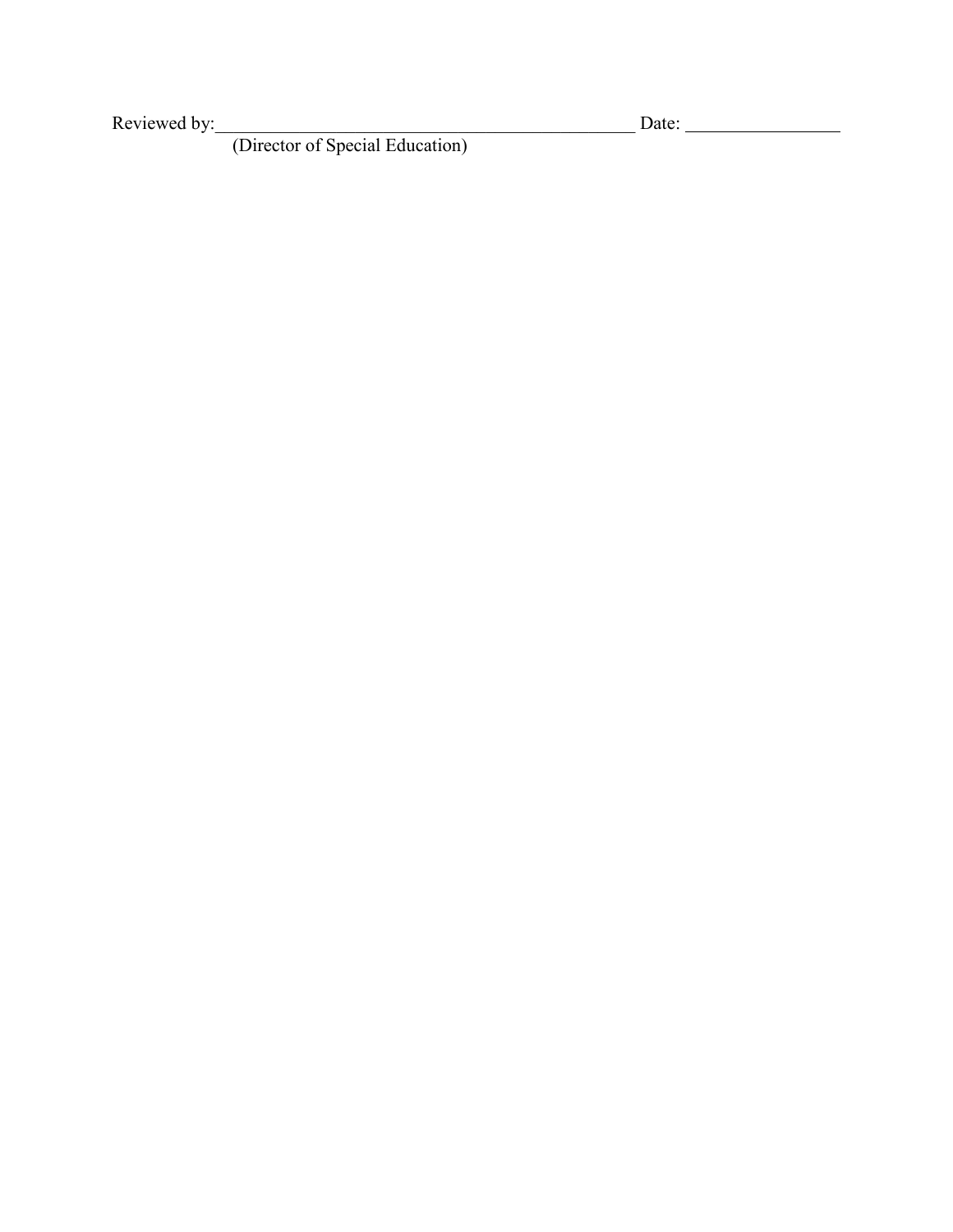### **FOR DIRECTOR OR DESIGNEE USE ONLY**

Reviewed seclusion report

Reviewed behavior plan, if applicable

In considering the effect of the seclusion on the student's established behavioral support of educational plan, I find the following:

<u> 1989 - Johann Stoff, amerikansk politiker (\* 1908)</u>

<u> 1980 - Andrea Santa Alemania, amerikana amerikana amerikana amerikana amerikana amerikana amerikana amerikan</u>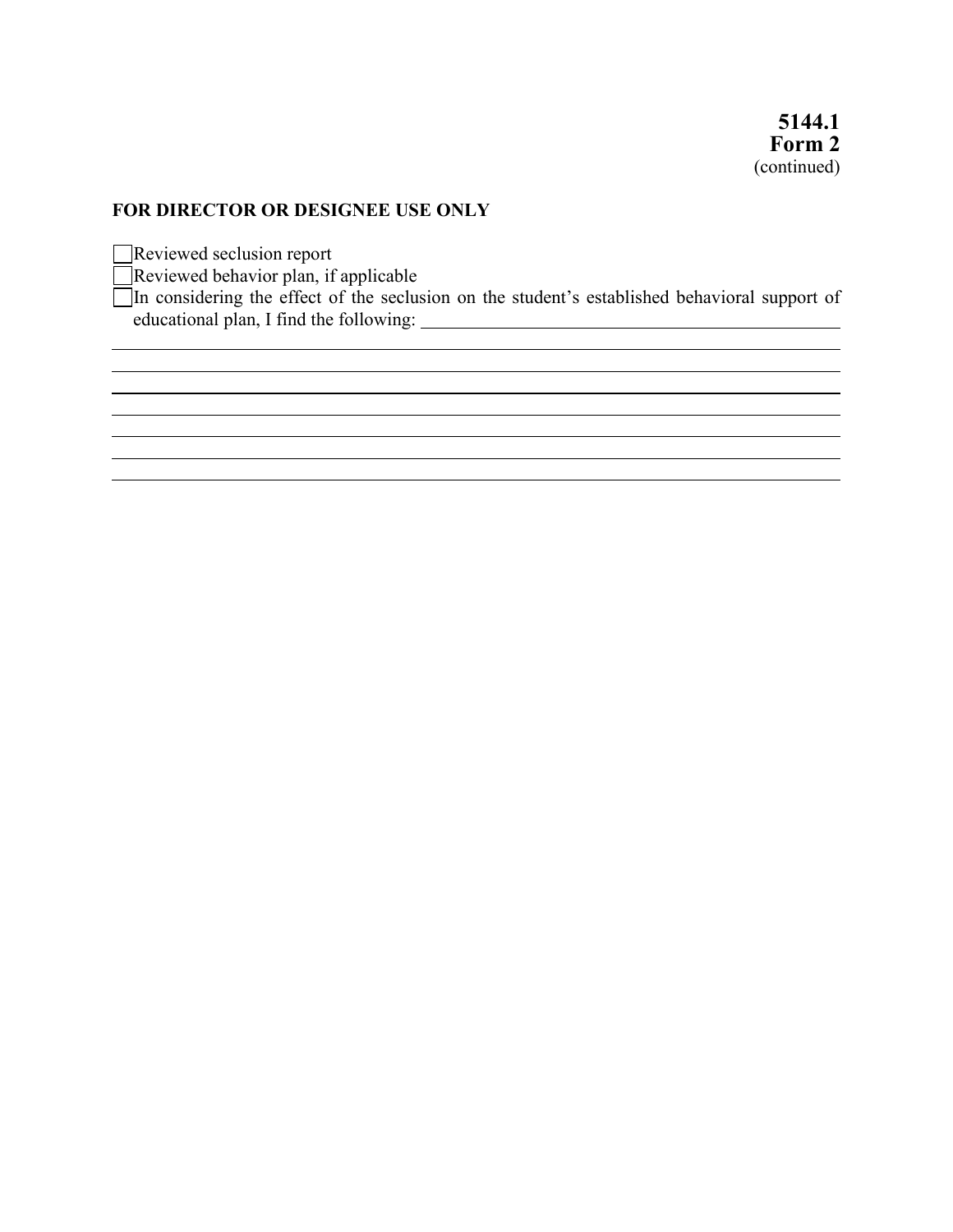#### **(STATE INCIDENT REPORTING FORM)**

# **Report of Seclusion or Restraint Incident Report**

| School District:                               | School:                    |
|------------------------------------------------|----------------------------|
|                                                | Address:                   |
| Phone:                                         | Phone:                     |
| Name and Title of Person Preparing the report: |                            |
| Incident: Seclusion                            | Restraint                  |
| Name of Student:                               | <b>Student Disability:</b> |
| Birth Date of Student:                         | Male/Female Race:          |

Describe the nature and use of seclusion: (Identify the emergency that necessitated the use of seclusion and how long the student was in seclusion.)

<u> 1989 - Johann Stoff, fransk politik (f. 1989)</u>

Describe the nature and use of restraint: (Identify the emergency that necessitated the use of restraint, time in restraint and type of restraint used.)

Was the parent contacted within twenty-four hours of the use seclusion or restraint as an emergency intervention to prevent immediate or imminent injury to the person or others?

Yes No If "No", did the parent receive a copy of the incident report no later than five days from the date of the incident? Yes \_\_\_\_\_ No\_\_\_\_\_\_

Was the student injured during the emergency use of restraint or seclusion? Yes\_\_\_ No \_\_\_\_ If "Yes", complete and attach a Report of Injury.

ED 636: Seclusion/Restraint Report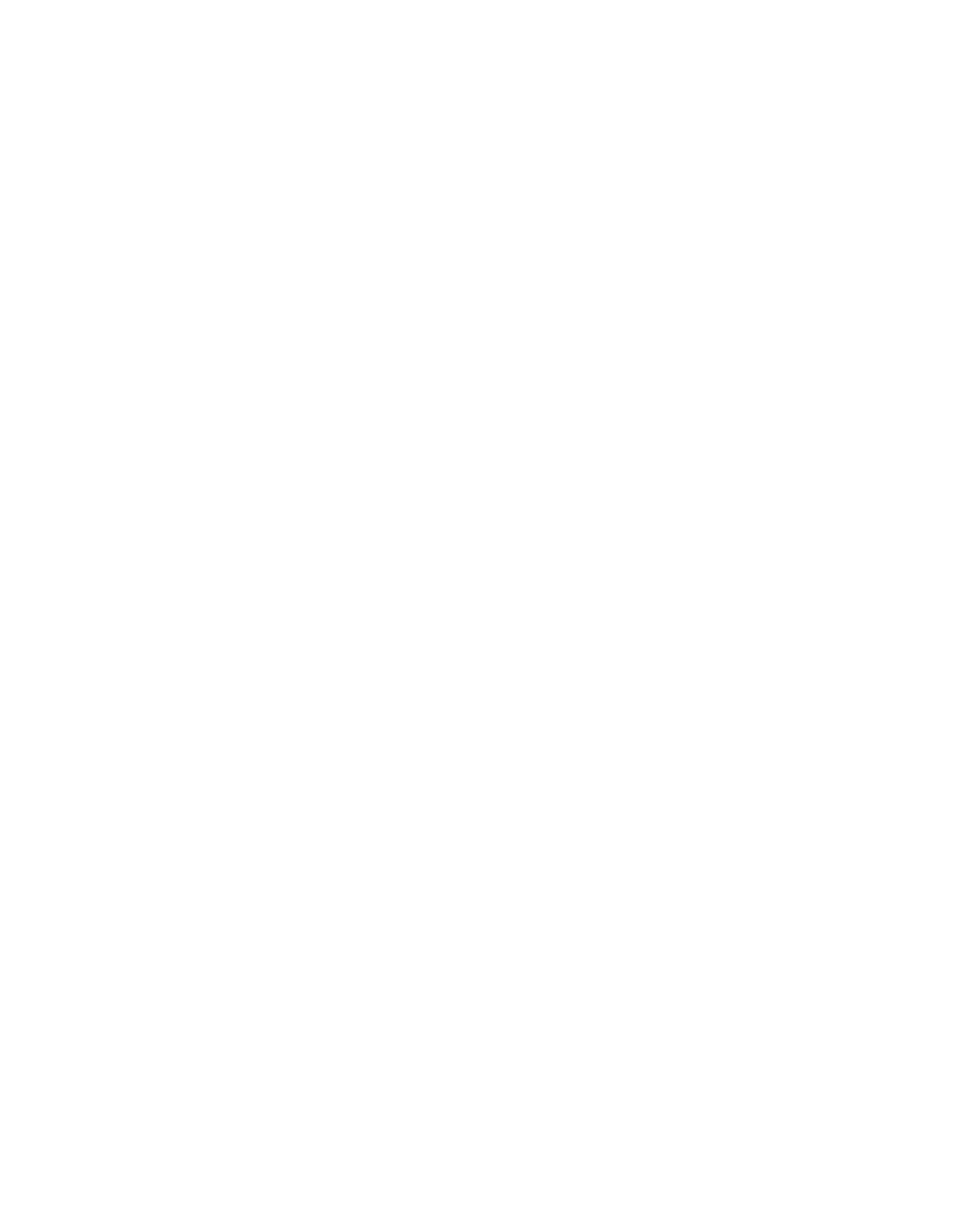# **RESTRAINT AND SECLUSION LAWS IN CONNECTICUT**

The following sets forth Connecticut law related to the physical restraint and seclusion of persons at risk, which can be found in Public Act 07-157, amending Connecticut General Statutes Sections 46a-150 through 46a-153, 10-76b, and 10-76d and Public Act 15-141. EASTCONN mandates compliance with these laws at all times.

# **I. The following definitions apply to these procedures:**

- **Life-threatening physical restraint** means any physical restraint or hold of a person that (restricts the flow of air into a person's lungs, whether by chest compression or any other means, or immobilizes or reduces the free movement of a person's arms, legs or head while the person is in the prone position.
- **Psychopharmacologic agent** means any medication that affects the central nervous system, influencing thinking, emotion or behavior.
- **School employee** means a teacher, substitute teacher, school administrator, superintendent, guidance counselor, school counselor, psychologist, social worker, nurse, physician, school paraprofessional, or coach employed by the board of education or working in a public elementary, middle of high school; or any other individual who, in the performance of his/her duties has regular contact with students and who provides services to or on behalf of students enrolled in the district's schools, pursuant to a contract with the board of education.
- **Student** means a child (A) enrolled in grades kindergarten to twelve, inclusive, in a public school under the jurisdiction of a local or regional board of education, (B) receiving special education and related services in an institution or facility operating under contract with a local or regional board of education, (C) enrolled in a program or school administered by a regional education service center, or (D) receiving special education and related services from an approved private special education program, but shall not include any child receiving educational services from Unified School District #2 or the Department of Mental Health and Addiction Services.
- **Provider:** A person who provides direct care, or supervision of a person at risk.
- **Assistant Provider or Assistant:** A person assigned to provide, or who may be called upon in an emergency to provide, assistance or security to a provider or supervision of a person at risk.
- **Person at Risk:** A person receiving care or supervision in an institution or facility operated by, licensed or authorized to operate by or operating pursuant to a contract with the Departments of Public Heath, Developmental Services, Children and Families or Mental Health Addiction Services.
- **Life Threatening Physical Restraint:** Any physical restraint or hold of a person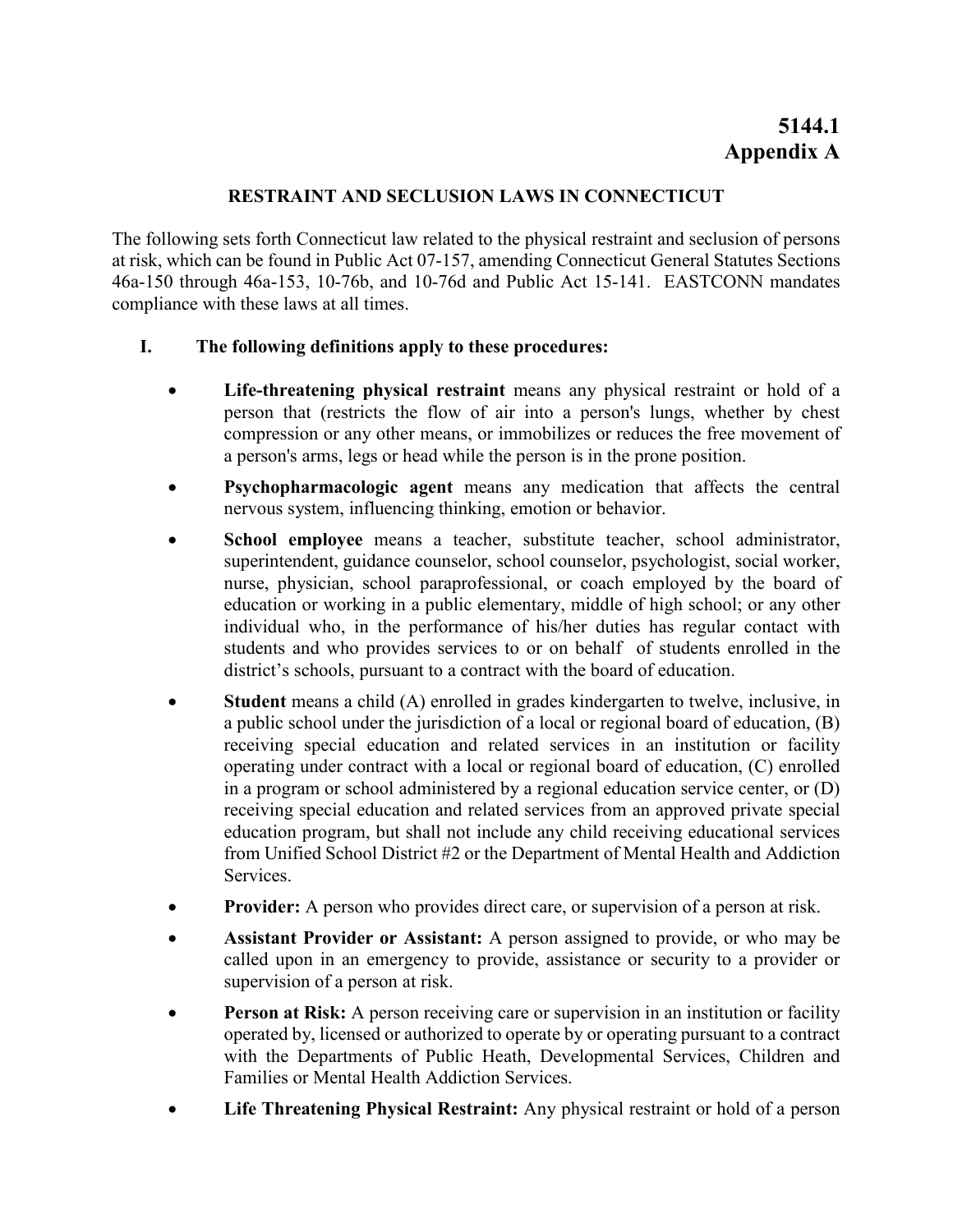that restricts the flow of air into a person's lungs, whether by chest compression or any other means.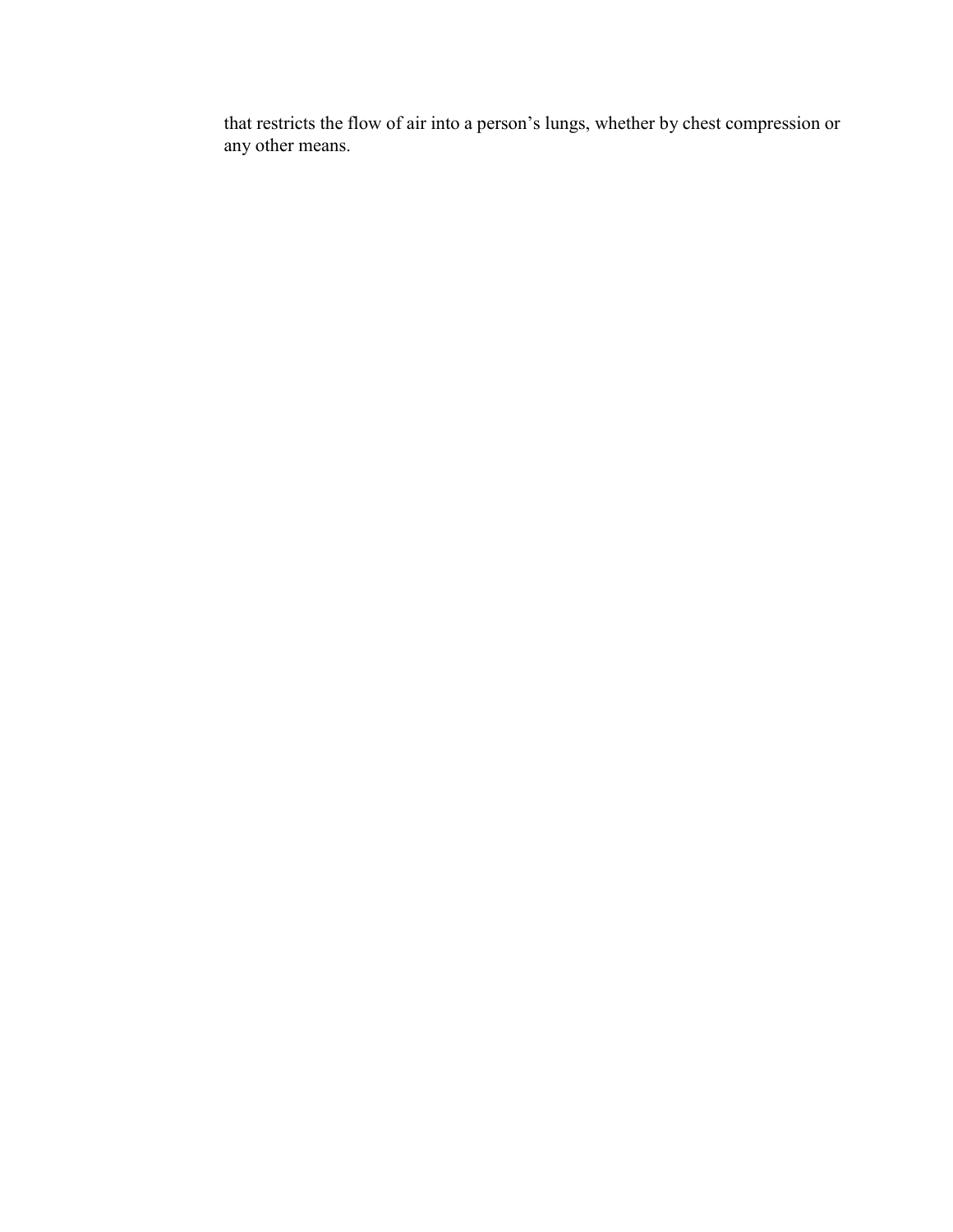# **RESTRAINT AND SECLUSION LAWS IN CONNECTICUT**

**Definitions (**continued)

- **Physical Restraint:** Any mechanical or personal restriction that immobilizes or reduces the free movement of a person's arms, legs or head, including, but not limited to carrying or forcibly moving a person from one location to another. **The term does not include**: (A) Briefly holding a person in order to calm or comfort the person; (B) restraint involving the minimum contact necessary to safely escort a person from one area to another; (C) medical devices, including, but not limited to, supports prescribed by a health care provider to achieve proper body position or balance; (D) helmets or other protective gear used to protect a person from injuries due to a fall; (E) helmets, mitts and similar devices used to prevent self-injury when the device is part of a documented treatment plan and is the least restrictive means available to prevent such self-injury or an exclusionary time out.
- **Seclusion:** The involuntary confinement of a person in a room from which the person is physically prevented from leaving. Seclusion does not include an exclusionary time out.
- **Exclusionary Time Out:** The temporary, continuously monitored separation of a student from an ongoing activity in a non-locked setting, for the purpose of calming such student or deescalating such student's behavior.

# **II. Procedures for Physical Restraint of Persons at Risk**

No school employee, provider or assistant shall under any circumstance use a lifethreatening physical restraint on a person at risk.

No school employee, provider or assistant shall use involuntary physical restraint on a person at risk EXCEPT as an emergency intervention to prevent immediate or imminent injury to the person at risk or to others.

Physical restraint of a student or person at risk shall never be used as a disciplinary measure or as a convenience.

School employees, providers and assistants must explore all less restrictive alternatives prior to using physical restraint for a person at risk.

School employees, providers and assistants must comply with all regulations promulgated by the Connecticut State Board of Education in their use of physical restraint with a person at risk.

# **Monitoring**

A school employee, provider or an assistant must continually monitor any student or person at risk who is physically restrained. The monitoring must be conducted by direct observation of the person at risk.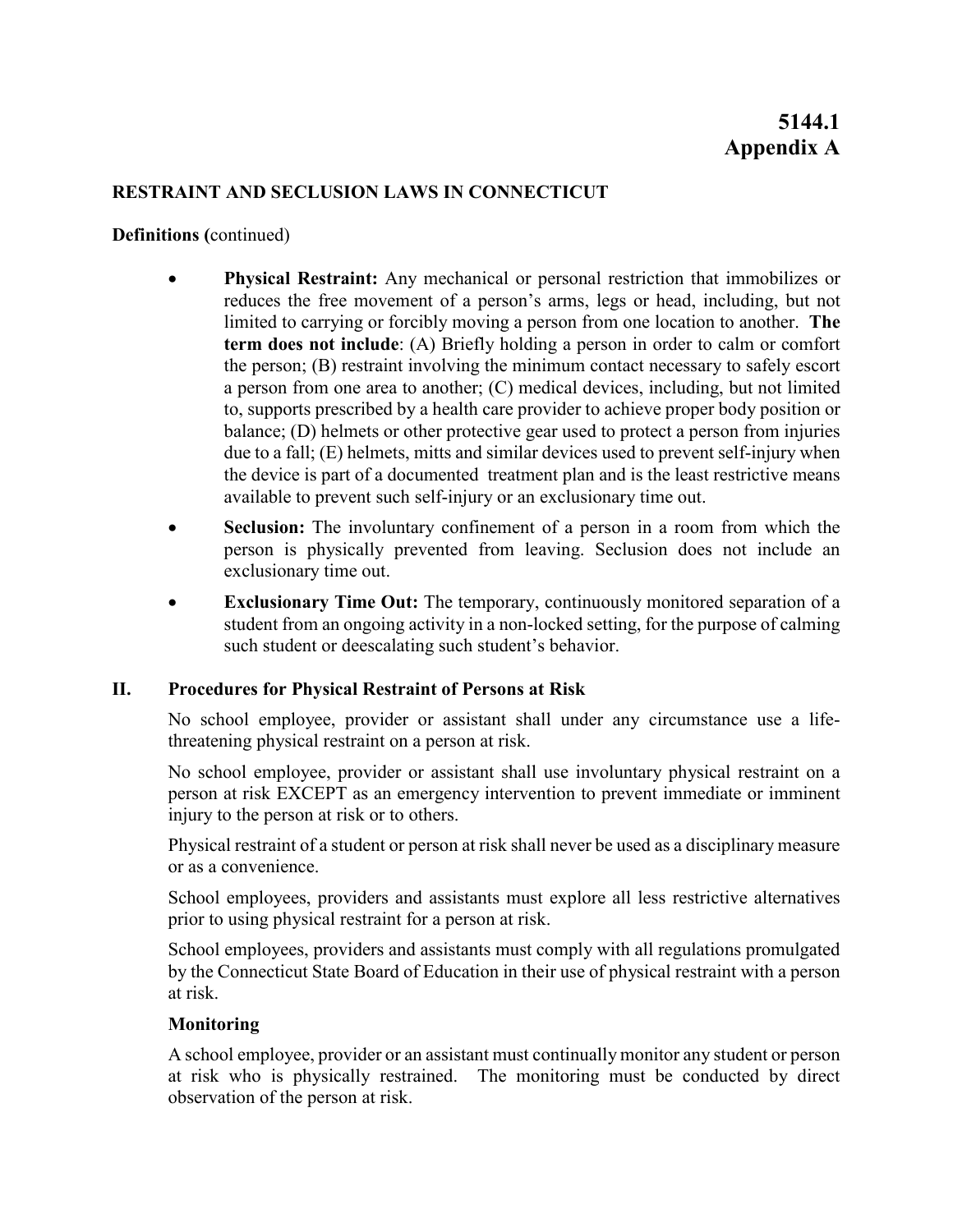A school employee, provider or an assistant must regularly evaluate the person being restrained for signs of physical distress. The school employee, provider or assistant must record each evaluation in the educational record of the person being restrained.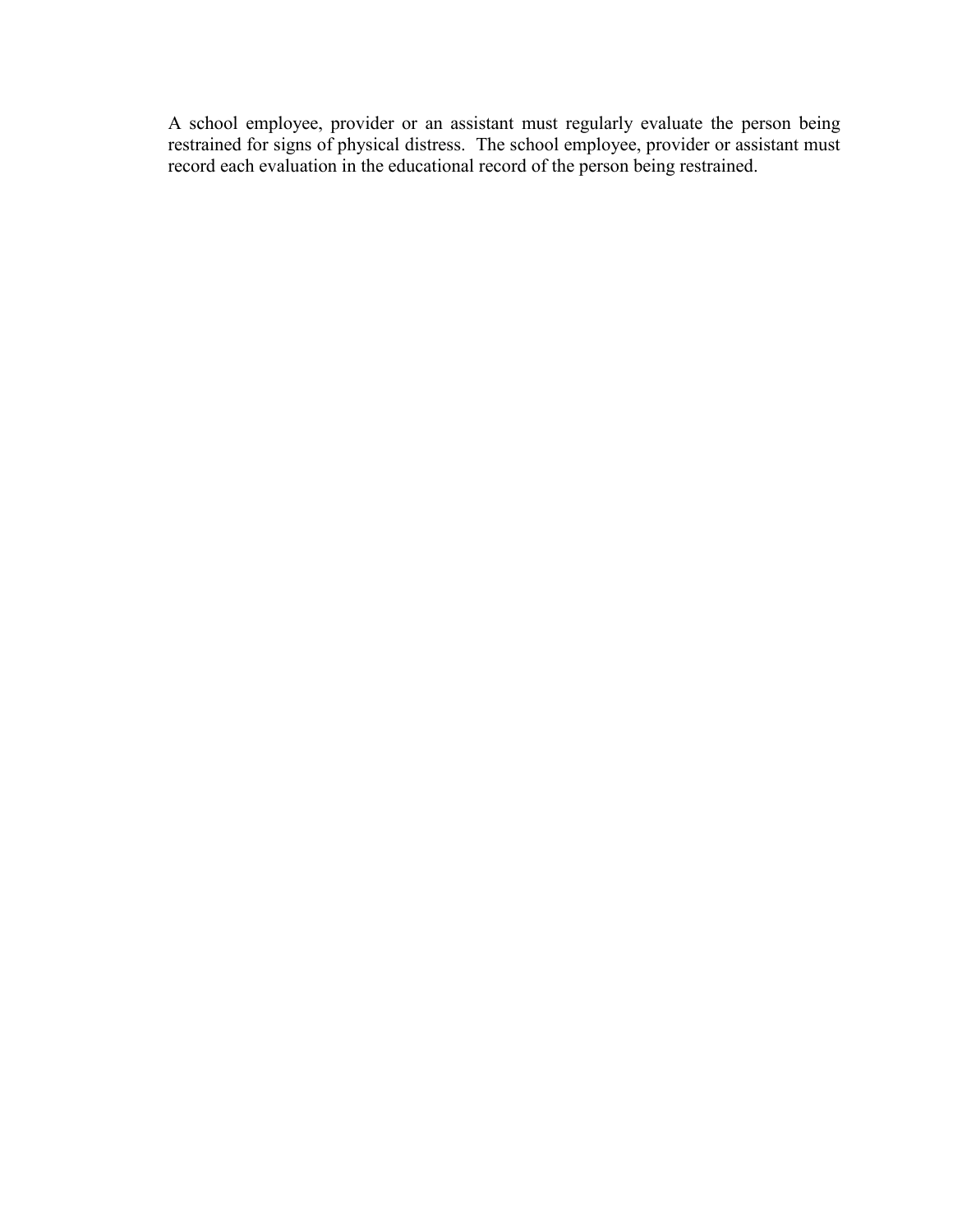#### **RESTRAINT AND SECLUSION LAWS IN CONNECTICUT**

#### **Documentation and Communication**

A school employee or provider must notify the parent or guardian of a student or person at risk of each incident that the person at risk is physically restrained.

The School Administrator/Director of Special Education must be notified of the following:

- a. each use of physical restraint;
- b. the nature of the emergency that necessitated its use; AND
- c. if the physical restraint resulted in physical injury;

After a physical restraint occurs, the following information must be documented in the educational file of the student who was physically restrained:

- a. in the case of an emergency use, the nature of the emergency and what other steps, including attempts at verbal de-escalation, were taken to prevent the emergency from arising if there were indications that such an emergency was likely to arise;
- b. a detailed description of the nature of the restraint;
- c. the duration of the restraint; AND
- d. the effect of the restraint on the person's established behavioral support or educational plan.

#### **III. Procedures for Seclusion of a Student**

No school employee shall use involuntary seclusion on a student EXCEPT as an emergency intervention to prevent immediate or imminent injury to the student or to others.

Seclusion of a student shall never be used as a disciplinary measure or as a convenience.

Seclusion shall not be utilized as a planned intervention in a student's behavioral intervention plan, individualized education program or plan pursuant to Section 504 of the Rehabilitation Act of 1973.

School employees, providers and assistants must explore all less restrictive alternatives prior to using seclusion. An Individualized Education Program Team ("IEP Team") may not incorporate the use of seclusion into a child's IEP.

School employees, providers and assistants must comply with all regulations promulgated by the Connecticut State Board of Education in their use of seclusion.

#### **Monitoring**

A school employee, provider or an assistant must frequently monitor any student who is placed in seclusion. The monitoring must be conducted by direct observation of the student.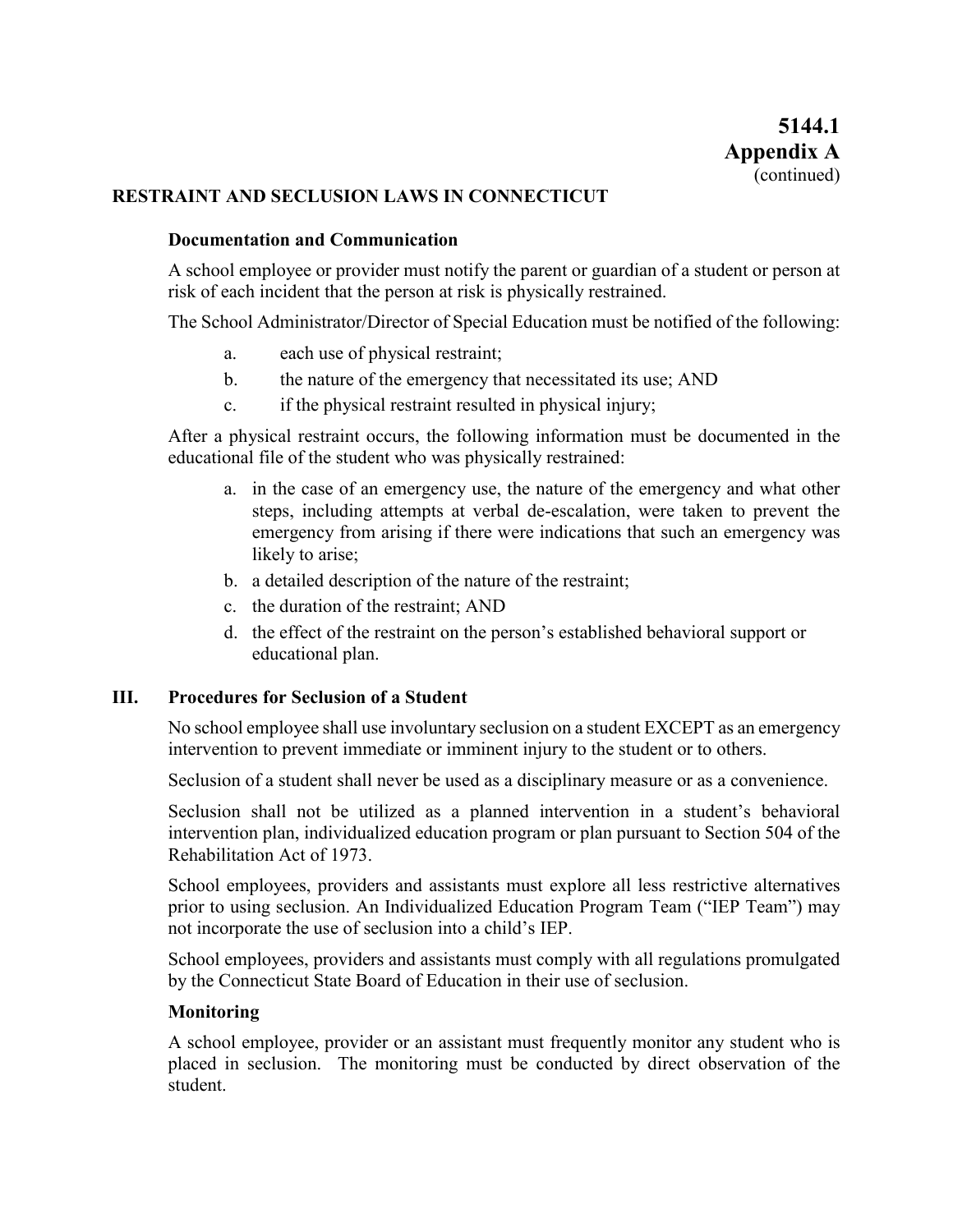A school employee, provider or an assistant must regularly evaluate the person in seclusion for signs of physical distress. The school employee, provider or assistant must record each evaluation in the educational record of the person who is in seclusion.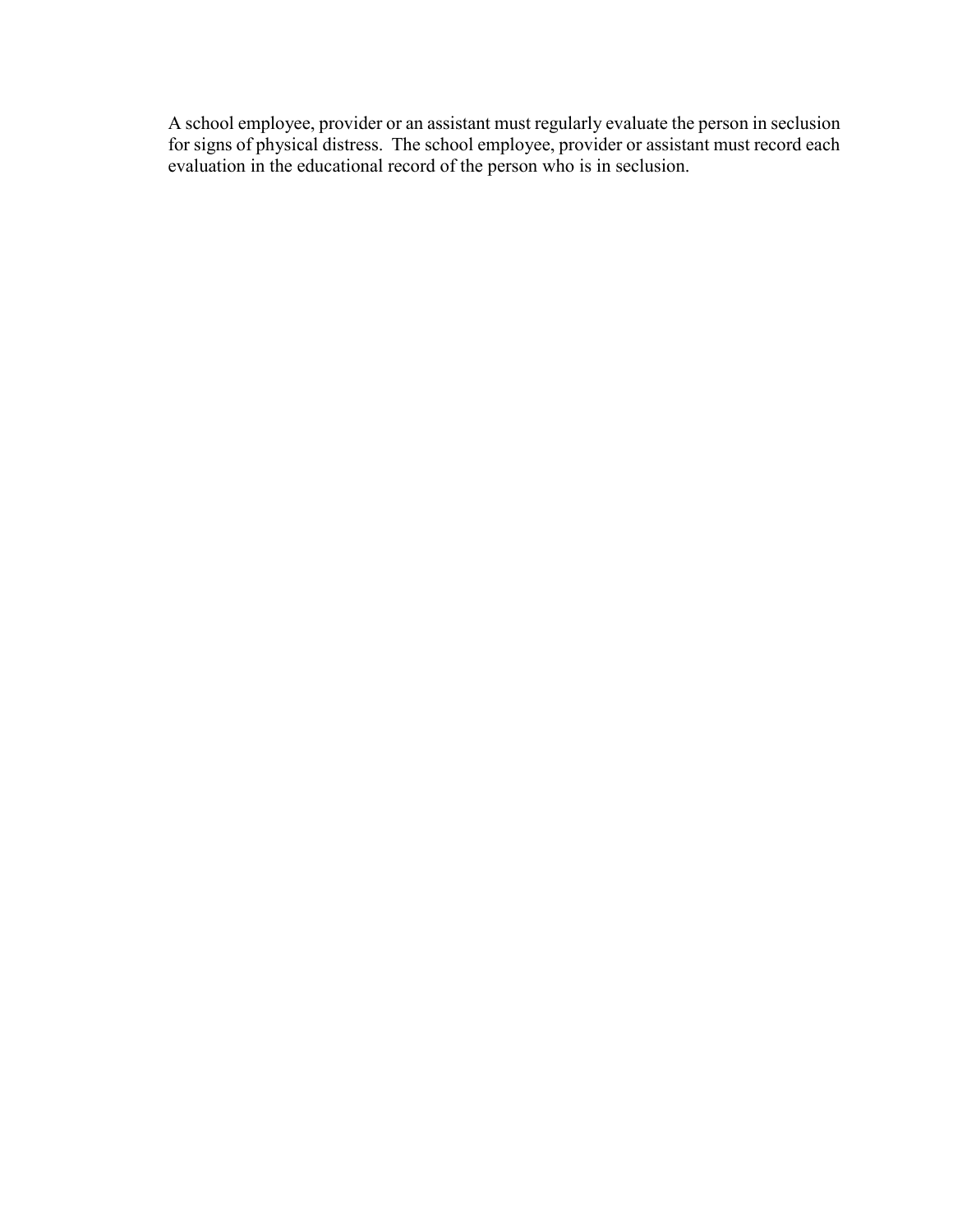### **RESTRAINT AND SECLUSION LAWS IN CONNECTICUT**

#### **III.** Procedures for Seclusion of a Student (continued)

#### **Documentation and Communication**

A school employee, provider must notify the parent or guardian of a student of each incident that the student is placed in seclusion.

The Principal/Director of Special Education must be notified of the following:

- a. each use of seclusion on a student;
- b. the nature of the emergency that necessitated its use;
- c. if the seclusion resulted in physical injury to the student; and

After seclusion occurs, the following information must be documented in the educational file of the student who was placed in seclusion:

- a. in the case of an emergency use, the nature of the emergency and what other steps, including attempts at verbal de-escalation, were taken to prevent the emergency from arising if there were indications that such an emergency was likely to arise;
- b. a detailed description of the nature of the seclusion;
- c. the duration of the seclusion; AND
- d. the effect of the seclusion on the person's established behavioral support or educational plan.

#### **IV. Exclusionary Time Out**

Not later than January 1, 2019, the Board establishes the following requirements regarding exclusionary time outs, which include, but need not be limited to the following:

- 1. exclusionary time outs are not to be used as a form of discipline;
- 2. at least one school employee remain with the student, or be immediately available to the student such that the student and school employee are able to communicate verbally, throughout the exclusionary time out;
- 3. the space used for an exclusionary time out is clean, safe, sanitary and appropriate for the purpose of calming such student or deescalating such student's behavior;
- 4. the exclusionary time out period terminate as soon as possible; and
- 5. if such student is a child requiring special education, as defined in C.G.S. 10-76a, or a child being evaluated for special education, pursuant to C.G.S. 10-76d, and awaiting a determination, and the interventions or strategies are unsuccessful in addressing such student's problematic behavior, such student's planning and placement team shall convene as soon as is practicable to determine alternative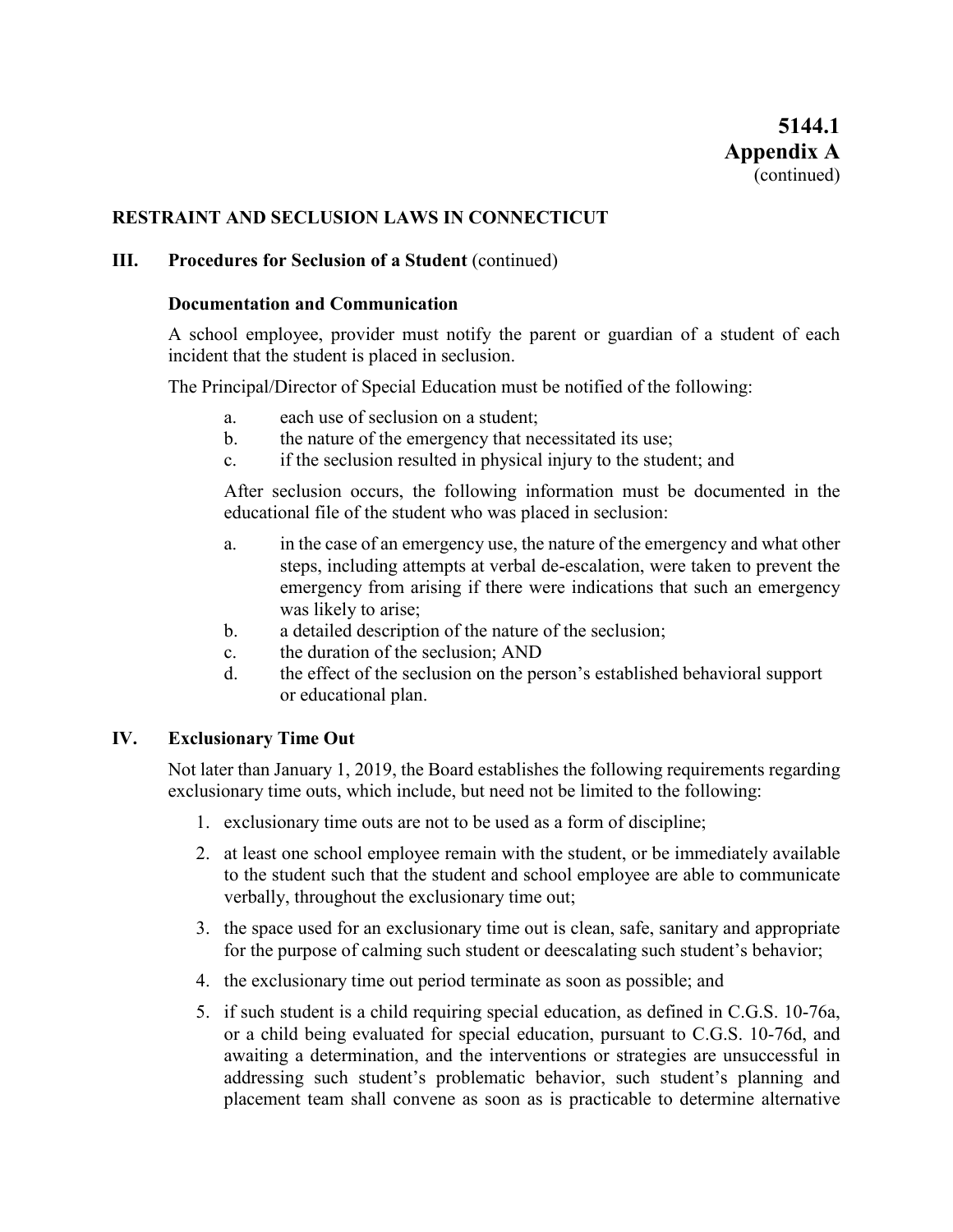interventions or strategies.